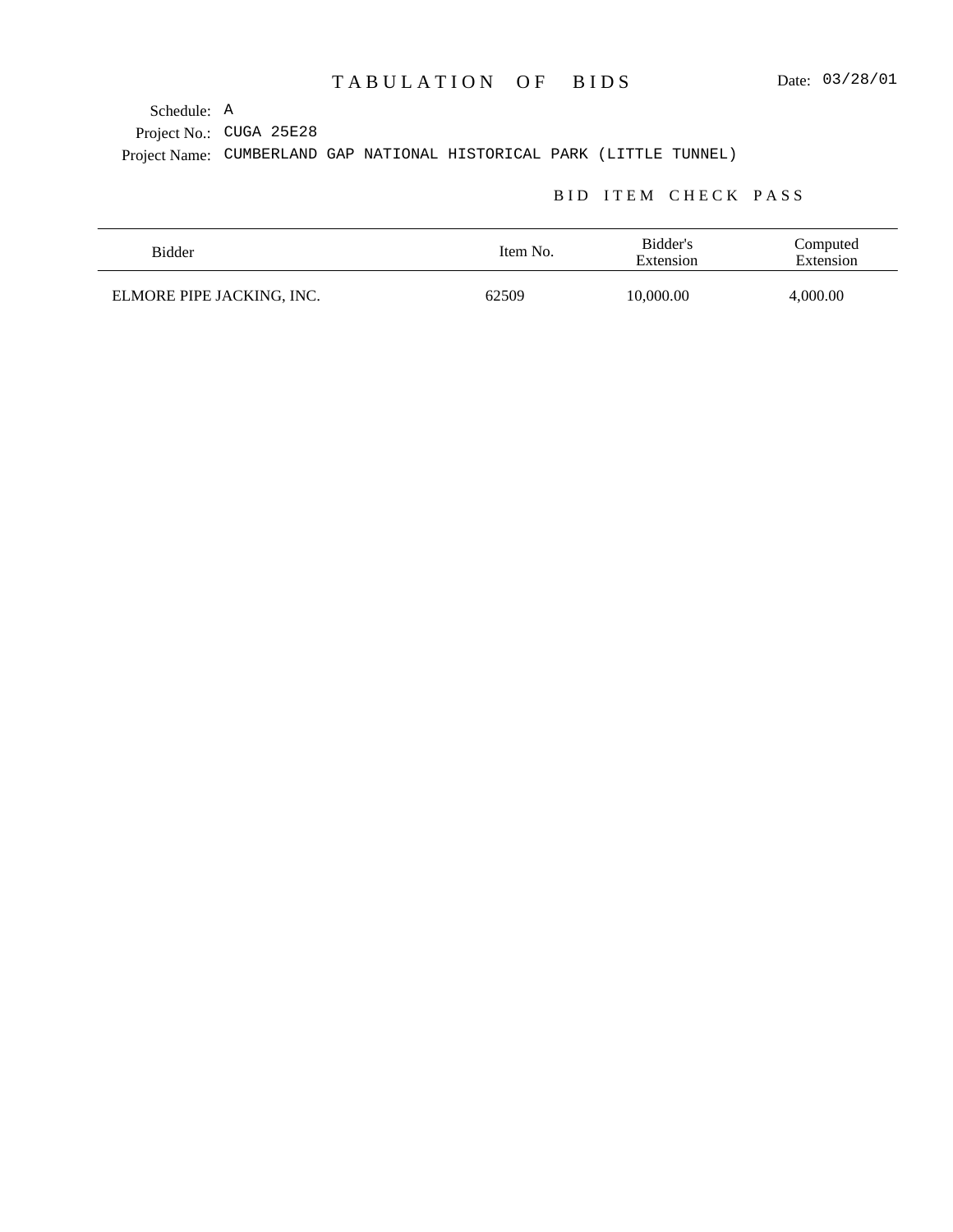Schedule: A

Project No.: CUGA 25E28

Project Name: CUMBERLAND GAP NATIONAL HISTORICAL PARK (LITTLE TUNNEL)

#### BID TOTAL CHECK PASS

| Bidder                                   | Bidder's<br><b>Bid Amount</b> | Computed<br><b>Bid Amount</b> | Error |
|------------------------------------------|-------------------------------|-------------------------------|-------|
| EAST BANK CONTRACTORS, LLC               | 1,549,684.00                  | 1,549,684.83                  | ***   |
| SOUTHERN CONSTRUCTORS, INC.              | 1,554,626.00                  | 1,554,626.00                  |       |
| HARRISON WESTERN CONSTRUCTION CORPO      | 1,610,968.00                  | 1,610,968.00                  |       |
| HALL CONTRACTING CORPORTATION            | 1,984,353.50                  | 1,984,353.50                  |       |
| <b>CORMAN CONSTRUCTION INCORPORATED</b>  | 2,073,450.00                  | 2,073,450.00                  |       |
| <b>KESSER INTERNATIONAL</b>              | 2,136,247.03                  | 2,136,247.03                  |       |
| <b>BLUEGRASS CONTRACTING CORPORATION</b> | 2,247,615.00                  | 2,247,615.00                  |       |
| GUY F. ATKINSON CONSTRUCTION, LLC        | 2,507,049.00                  | 2,507,049.00                  |       |
| LARSON CONSTRUCTION SERVICES, INC.       | 2,803,510.00                  | 2,803,510.00                  |       |
| ELMORE PIPE JACKING, INC.                | 2,828,818.00                  | 2,822,818.00                  | ***   |

The apparent low bidder is 7 % below the engineer's estimate.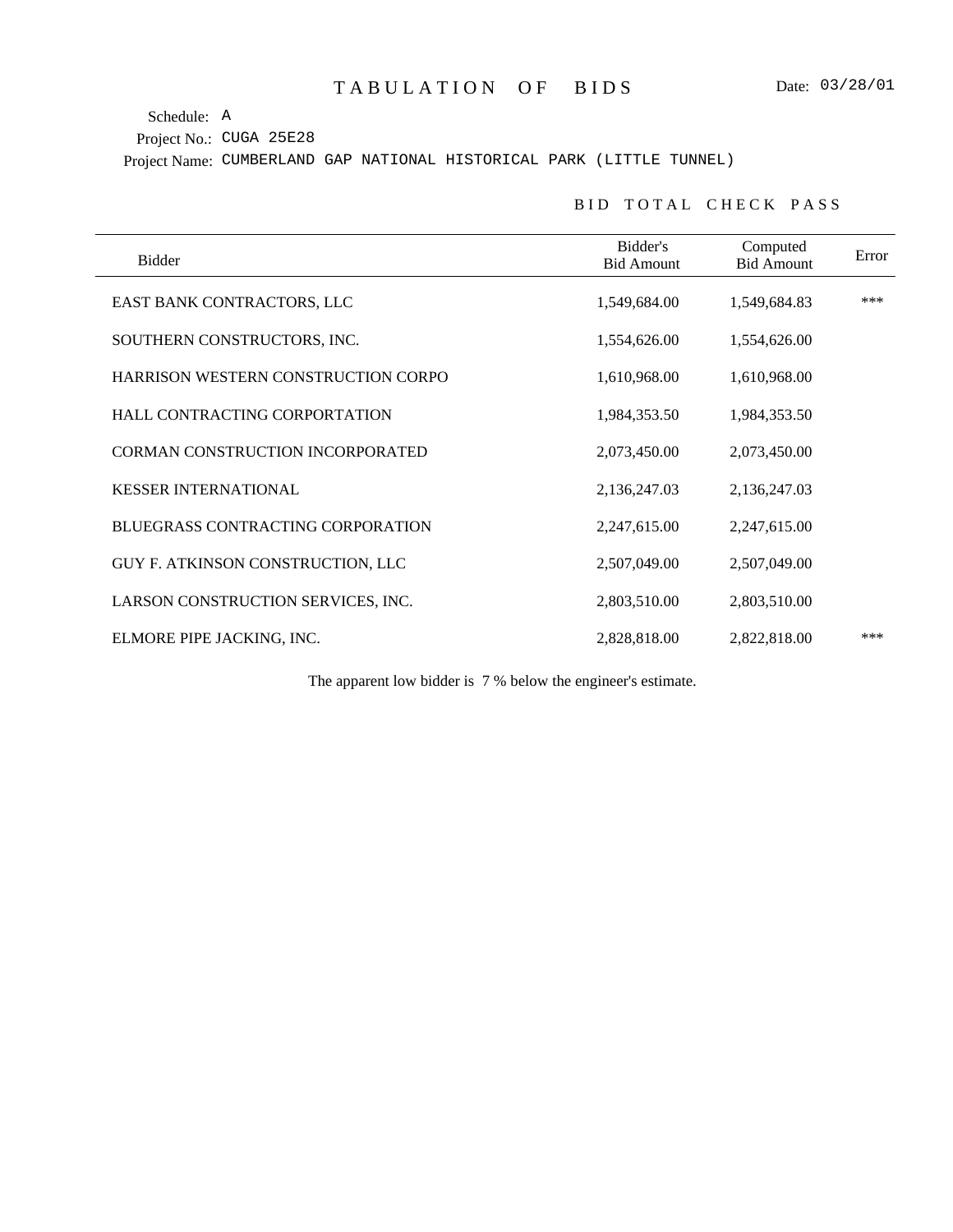# TABULATION OF BIDS

Project No.: CUGA 25E28 Project Name: CUMBERLAND GAP NATIONAL HISTORICAL PARK (LITTLE TUNNEL) Schedule: A

| State: TN |                                    | Opened at: Sterling, VA |
|-----------|------------------------------------|-------------------------|
|           | County: CLAIBORNE                  | By: John Wilson         |
|           | CUMBERLAND GAP NATIONAL HISTORICAL | Date: $04/03/01$        |

| I certify that this Bid Tabulation accurately reflects the bids received and publicly opened for this solicitation. |       |
|---------------------------------------------------------------------------------------------------------------------|-------|
| Signed: Jose Quinones                                                                                               |       |
| Title: <b>Highway Engineer</b>                                                                                      | Date: |
| Contract Awarded to: Eastbank Contractors                                                                           | Date: |
|                                                                                                                     |       |

| Contractor                                                                                     | <b>Bid Amount</b> | Responsive |
|------------------------------------------------------------------------------------------------|-------------------|------------|
| EAST BANK CONTRACTORS, LLC<br><b>615 MAIN STREET</b><br>P.O. BOX 60222<br>NASHVILLE, TN 37206  | 1,549,684.83      |            |
| SOUTHERN CONSTRUCTORS, INC.<br>P.O. BOX 9476<br>KNOXVILLE, TN 37940                            | 1,554,626.00      |            |
| HARRISON WESTERN CONSTRUCTION CORPO<br><b>1208 QUAIL STREET</b><br>LAKEWOOD, CO 90215          | 1,610,968.00      |            |
| HALL CONTRACTING CORPORTATION<br><b>6415 LAKEVIEW ROAD</b><br>CHARLOTTE, NC 28269              | 1,984,353.50      |            |
| <b>CORMAN CONSTRUCTION INCORPORATED</b><br>12001 GUILFORD ROAD<br>ANNAPOLIS JUNCTION, MD 20701 | 2,073,450.00      |            |
| <b>KESSER INTERNATIONAL</b><br>519 W 16TH ST<br>LITTLE ROCK, AR 72202-4827                     | 2,136,247.03      |            |
| <b>BLUEGRASS CONTRACTING CORPORATION</b><br>P.O. BOX 11638<br>LEXINGTON, KY 40576-1638         | 2,247,615.00      |            |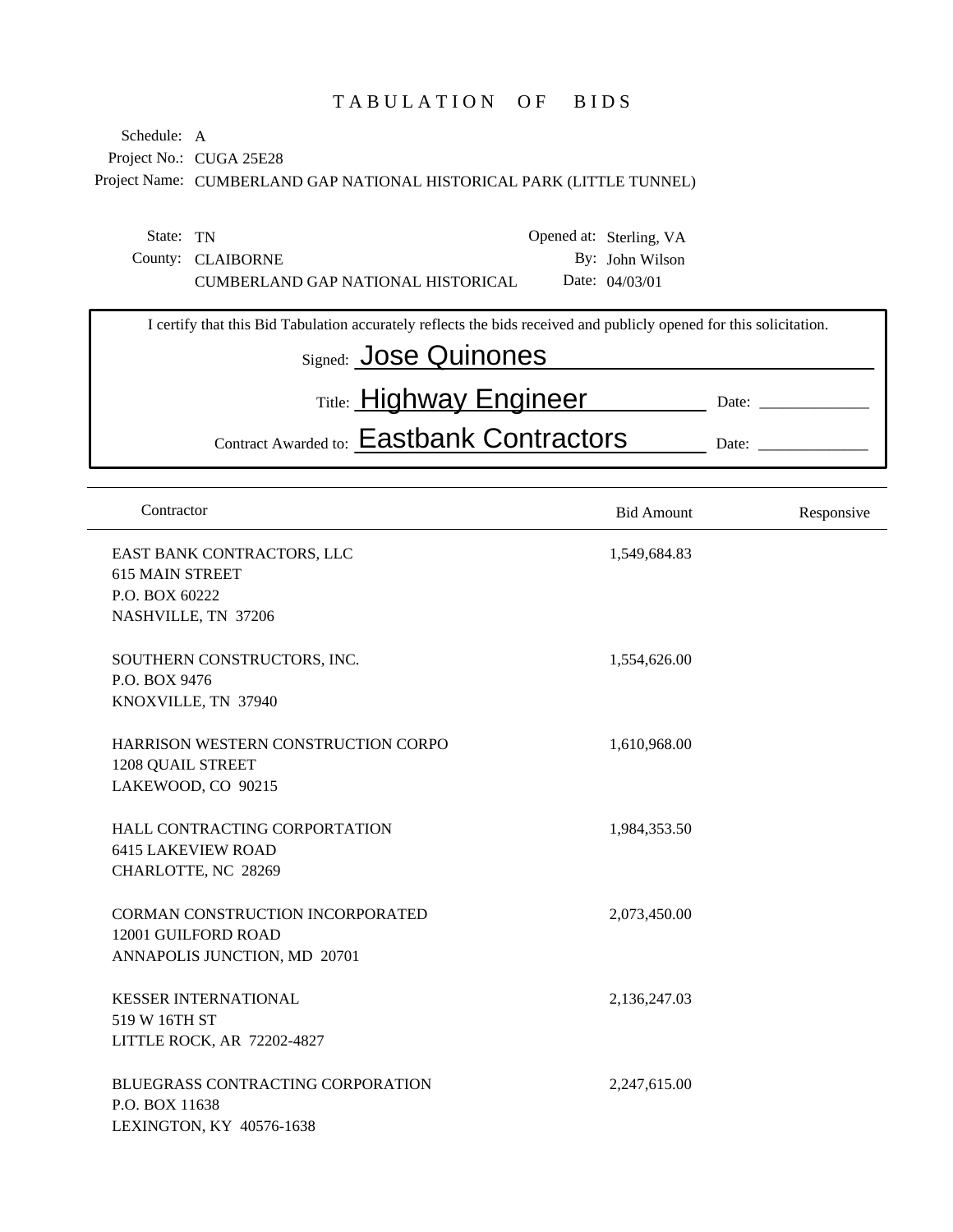# TABULATION OF BIDS

Project No.: CUGA 25E28 Project Name: CUMBERLAND GAP NATIONAL HISTORICAL PARK (LITTLE TUNNEL) Schedule: A

| State: TN |                                    | Opened at: Sterling, VA |
|-----------|------------------------------------|-------------------------|
|           | County: CLAIBORNE                  | By: John Wilson         |
|           | CUMBERLAND GAP NATIONAL HISTORICAL | Date: $04/03/01$        |

I certify that this Bid Tabulation accurately reflects the bids received and publicly opened for this solicitation.

| Contractor                                                                           | <b>Bid Amount</b> | Responsive |
|--------------------------------------------------------------------------------------|-------------------|------------|
| GUY F. ATKINSON CONSTRUCTION, LLC<br>200 UNION BLVD. SUITE 400<br>LAKEWOOD, CO 80228 | 2,507,049.00      |            |
| LARSON CONSTRUCTION SERVICES, INC.<br>5315 OAKBROOK PARKWAY<br>NORCROSS, GA 30093    | 2,803,510.00      |            |
| ELMORE PIPE JACKING, INC.<br>12458 GLADSTONE AVENUE<br>LAKE VIEW TERRACE, CA 91342   | 2,822,818.00      |            |
| <b>Engineer's Estimate</b>                                                           | 1,660,000.00      |            |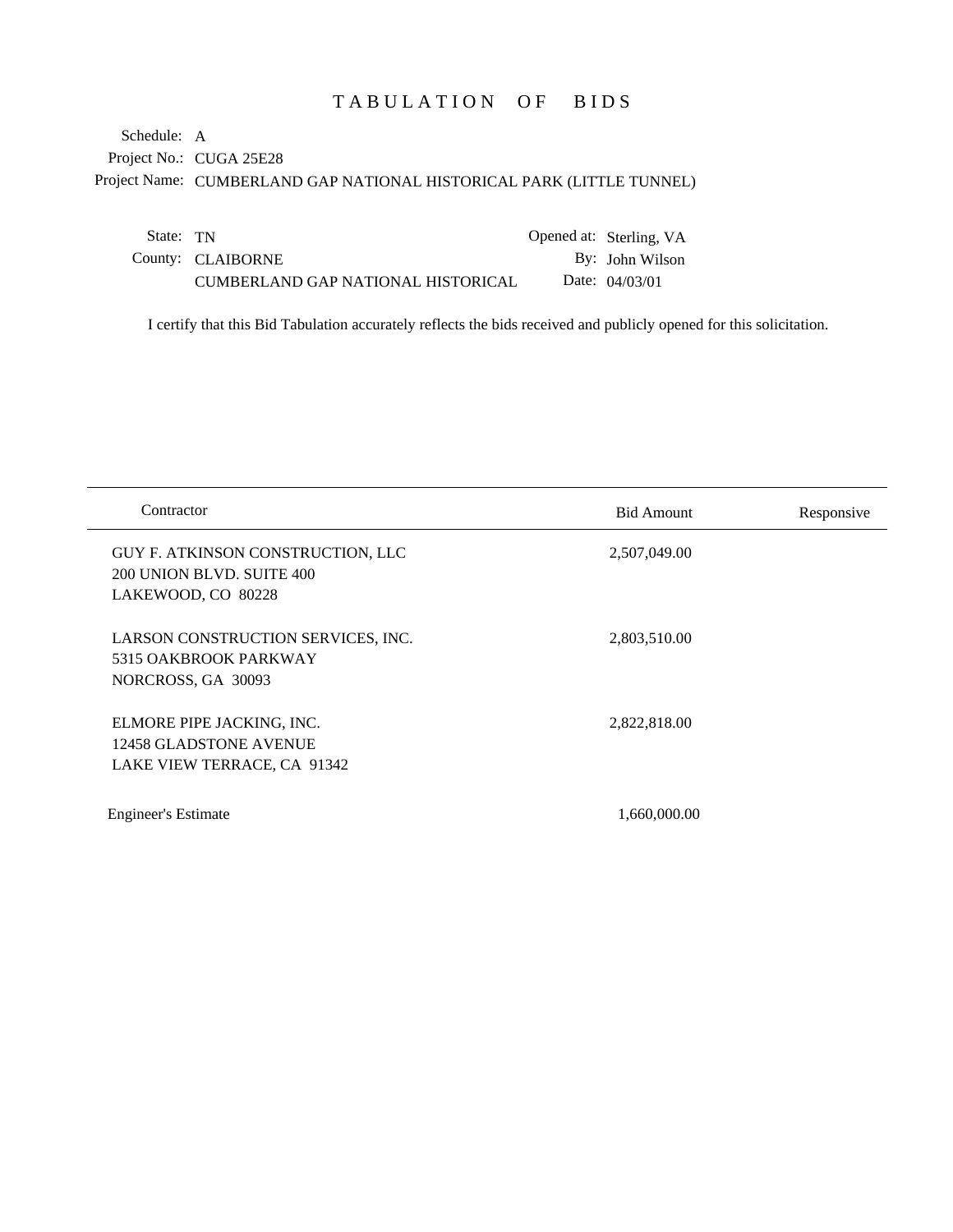| Item<br>No. | Item<br>Unit                        | Item<br>Description | Quantity | Unit<br>Price | Amount    |
|-------------|-------------------------------------|---------------------|----------|---------------|-----------|
| 15703       | <b>LNFT</b>                         | <b>SILT FENCE</b>   |          |               |           |
|             | EAST BANK CONTRACTORS, LLC          |                     | 2,500    | 3.26          | 8,150.00  |
|             | SOUTHERN CONSTRUCTORS, INC.         |                     |          | 3.00          | 7,500.00  |
|             | HARRISON WESTERN CONSTRUCTION CORPO |                     |          | 5.00          | 12,500.00 |
|             | HALL CONTRACTING CORPORTATION       |                     |          | 5.50          | 13,750.00 |
|             | CORMAN CONSTRUCTION INCORPORATED    |                     |          | 8.00          | 20,000.00 |
|             | <b>KESSER INTERNATIONAL</b>         |                     |          | 3.43          | 8,575.00  |
|             | BLUEGRASS CONTRACTING CORPORATION   |                     |          | 3.00          | 7,500.00  |
|             | GUY F. ATKINSON CONSTRUCTION, LLC   |                     |          | 3.66          | 9,150.00  |
|             | LARSON CONSTRUCTION SERVICES, INC.  |                     |          | 3.50          | 8,750.00  |
|             | ELMORE PIPE JACKING, INC.           |                     |          | 10.00         | 25,000.00 |
|             | <b>ENGINEER'S ESTIMATE</b>          |                     |          | 3.40          | 8,500.00  |
| 15708A      | <b>EACH</b>                         | <b>BALES, STRAW</b> |          |               |           |
|             | EAST BANK CONTRACTORS, LLC          |                     | 20       | 190.69        | 3,813.80  |
|             | SOUTHERN CONSTRUCTORS, INC.         |                     |          | 6.00          | 120.00    |
|             | HARRISON WESTERN CONSTRUCTION CORPO |                     |          | 100.00        | 2,000.00  |
|             | HALL CONTRACTING CORPORTATION       |                     |          | 10.00         | 200.00    |
|             | CORMAN CONSTRUCTION INCORPORATED    |                     |          | 8.00          | 160.00    |
|             | <b>KESSER INTERNATIONAL</b>         |                     |          | 13.70         | 274.00    |
|             | BLUEGRASS CONTRACTING CORPORATION   |                     |          | 10.00         | 200.00    |
|             | GUY F. ATKINSON CONSTRUCTION, LLC   |                     |          | 49.35         | 987.00    |
|             | LARSON CONSTRUCTION SERVICES, INC.  |                     |          | 8.00          | 160.00    |
|             | ELMORE PIPE JACKING, INC.           |                     |          | 20.00         | 400.00    |
|             | <b>ENGINEER'S ESTIMATE</b>          |                     |          | 7.25          | 145.00    |
| 15709       | <b>EACH</b>                         | <b>CHECK DAMS</b>   |          |               |           |
|             | EAST BANK CONTRACTORS, LLC          |                     | 10       | 438.99        | 4,389.90  |
|             | SOUTHERN CONSTRUCTORS, INC.         |                     |          | 400.00        | 4,000.00  |
|             | HARRISON WESTERN CONSTRUCTION CORPO |                     |          | 329.00        | 3,290.00  |
|             | HALL CONTRACTING CORPORTATION       |                     |          | 200.00        | 2,000.00  |
|             | CORMAN CONSTRUCTION INCORPORATED    |                     |          | 81.00         | 810.00    |
|             | <b>KESSER INTERNATIONAL</b>         |                     |          | 342.50        | 3,425.00  |
|             | BLUEGRASS CONTRACTING CORPORATION   |                     |          | 400.00        | 4,000.00  |
|             | GUY F. ATKINSON CONSTRUCTION, LLC   |                     |          | 732.10        | 7,321.00  |
|             | LARSON CONSTRUCTION SERVICES, INC.  |                     |          | 100.00        | 1,000.00  |
|             | ELMORE PIPE JACKING, INC.           |                     |          | 500.00        | 5,000.00  |
|             | <b>ENGINEER'S ESTIMATE</b>          |                     |          | 325.00        | 3,250.00  |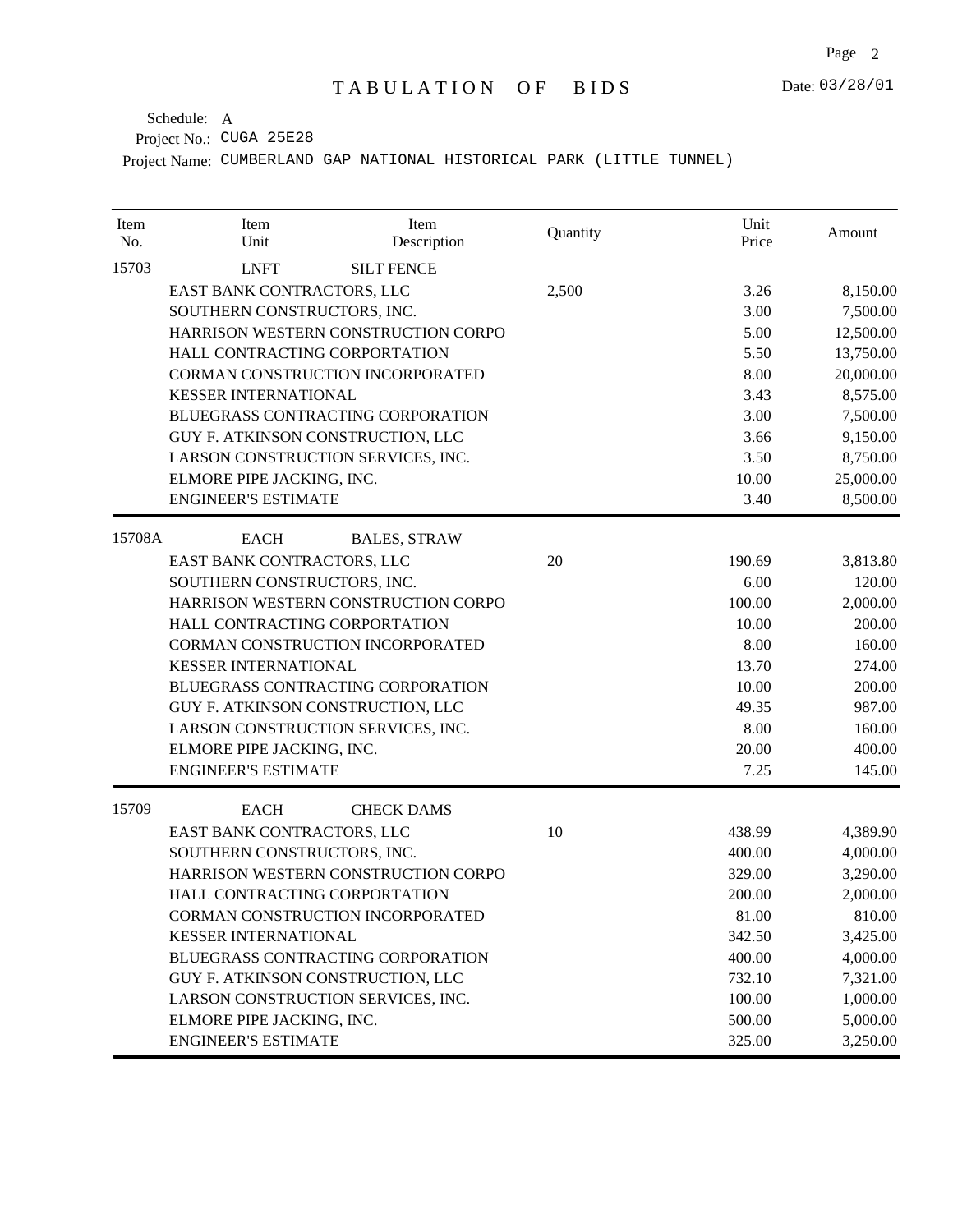| Item<br>No. | Item<br>Unit                       | Item<br>Description                 | Quantity | Unit<br>Price | Amount     |
|-------------|------------------------------------|-------------------------------------|----------|---------------|------------|
| 20103       | SQYD                               | <b>CLEARING AND GRUBBING</b>        |          |               |            |
|             | EAST BANK CONTRACTORS, LLC         |                                     | 2,500    | 1.63          | 4,075.00   |
|             | SOUTHERN CONSTRUCTORS, INC.        |                                     |          | 1.50          | 3,750.00   |
|             |                                    | HARRISON WESTERN CONSTRUCTION CORPO |          | 8.00          | 20,000.00  |
|             | HALL CONTRACTING CORPORTATION      |                                     |          | 6.00          | 15,000.00  |
|             | CORMAN CONSTRUCTION INCORPORATED   |                                     |          | 5.00          | 12,500.00  |
|             | <b>KESSER INTERNATIONAL</b>        |                                     |          | 2.74          | 6,850.00   |
|             | BLUEGRASS CONTRACTING CORPORATION  |                                     |          | 5.00          | 12,500.00  |
|             | GUY F. ATKINSON CONSTRUCTION, LLC  |                                     |          | 1.17          | 2,925.00   |
|             | LARSON CONSTRUCTION SERVICES, INC. |                                     |          | 2.00          | 5,000.00   |
|             | ELMORE PIPE JACKING, INC.          |                                     |          | 25.00         | 62,500.00  |
|             | <b>ENGINEER'S ESTIMATE</b>         |                                     |          | 2.50          | 6,250.00   |
| 20301C      | <b>EACH</b>                        | <b>REMOVAL OF GATES</b>             |          |               |            |
|             | EAST BANK CONTRACTORS, LLC         |                                     | 1        | 830.05        | 830.05     |
|             | SOUTHERN CONSTRUCTORS, INC.        |                                     |          | 400.00        | 400.00     |
|             |                                    | HARRISON WESTERN CONSTRUCTION CORPO |          | 5,000.00      | 5,000.00   |
|             | HALL CONTRACTING CORPORTATION      |                                     |          | 1,000.00      | 1,000.00   |
|             | CORMAN CONSTRUCTION INCORPORATED   |                                     |          | 2,430.00      | 2,430.00   |
|             | <b>KESSER INTERNATIONAL</b>        |                                     |          | 205.50        | 205.50     |
|             | BLUEGRASS CONTRACTING CORPORATION  |                                     |          | 2,500.00      | 2,500.00   |
|             | GUY F. ATKINSON CONSTRUCTION, LLC  |                                     |          | 2,636.00      | 2,636.00   |
|             | LARSON CONSTRUCTION SERVICES, INC. |                                     |          | 1,000.00      | 1,000.00   |
|             | ELMORE PIPE JACKING, INC.          |                                     |          | 5,000.00      | 5,000.00   |
|             | <b>ENGINEER'S ESTIMATE</b>         |                                     |          | 280.00        | 280.00     |
| 20309AA     | <b>CUYD</b>                        | <b>REMOVAL OF DEBRIS</b>            |          |               |            |
|             | EAST BANK CONTRACTORS, LLC         |                                     | 400      | 21.56         | 8,624.00   |
|             | SOUTHERN CONSTRUCTORS, INC.        |                                     |          | 100.00        | 40,000.00  |
|             |                                    | HARRISON WESTERN CONSTRUCTION CORPO |          | 150.00        | 60,000.00  |
|             | HALL CONTRACTING CORPORTATION      |                                     |          | 60.00         | 24,000.00  |
|             | CORMAN CONSTRUCTION INCORPORATED   |                                     |          | 200.00        | 80,000.00  |
|             | <b>KESSER INTERNATIONAL</b>        |                                     |          | 47.95         | 19,180.00  |
|             | BLUEGRASS CONTRACTING CORPORATION  |                                     |          | 375.00        | 150,000.00 |
|             | GUY F. ATKINSON CONSTRUCTION, LLC  |                                     |          | 50.75         | 20,300.00  |
|             | LARSON CONSTRUCTION SERVICES, INC. |                                     |          | 49.00         | 19,600.00  |
|             | ELMORE PIPE JACKING, INC.          |                                     |          | 250.00        | 100,000.00 |
|             | <b>ENGINEER'S ESTIMATE</b>         |                                     |          | 25.00         | 10,000.00  |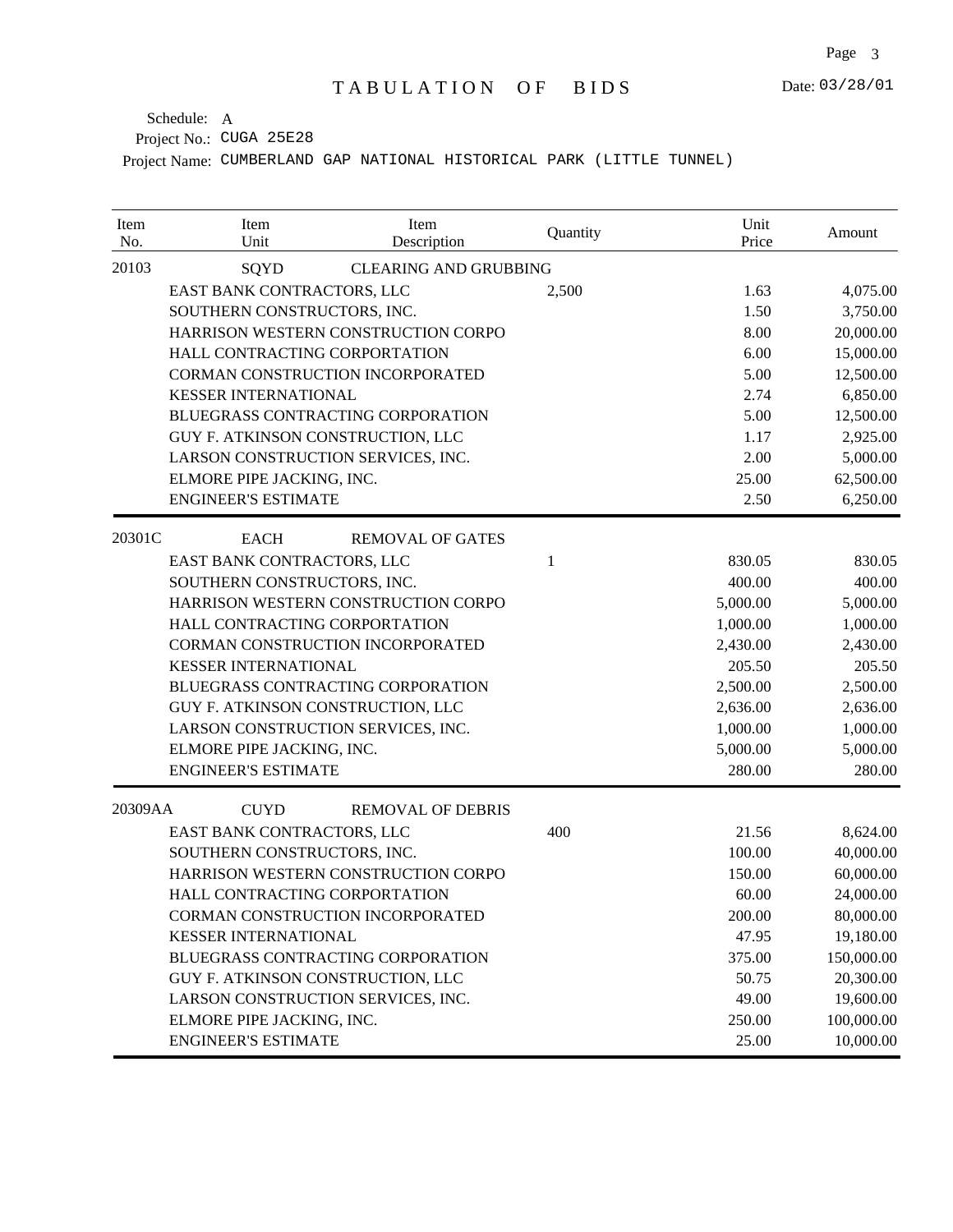| Item<br>No.                 | Item<br>Unit                       | Item<br>Description                 | Quantity | Unit<br>Price | Amount    |
|-----------------------------|------------------------------------|-------------------------------------|----------|---------------|-----------|
| 20409                       | <b>CUYD</b>                        | <b>EMBANKMENT CONSTRUCTION</b>      |          |               |           |
|                             | EAST BANK CONTRACTORS, LLC<br>450  |                                     |          | 44.86         | 20,187.00 |
|                             |                                    | SOUTHERN CONSTRUCTORS, INC.         |          |               | 5,400.00  |
|                             |                                    | HARRISON WESTERN CONSTRUCTION CORPO |          | 59.00         | 26,550.00 |
|                             | HALL CONTRACTING CORPORTATION      |                                     |          | 75.00         | 33,750.00 |
|                             | CORMAN CONSTRUCTION INCORPORATED   |                                     |          | 55.00         | 24,750.00 |
|                             | <b>KESSER INTERNATIONAL</b>        |                                     |          | 20.55         | 9,247.50  |
|                             | BLUEGRASS CONTRACTING CORPORATION  |                                     |          | 50.00         | 22,500.00 |
|                             | GUY F. ATKINSON CONSTRUCTION, LLC  |                                     |          | 64.54         | 29,043.00 |
|                             | LARSON CONSTRUCTION SERVICES, INC. |                                     |          | 16.00         | 7,200.00  |
|                             | ELMORE PIPE JACKING, INC.          |                                     |          | 125.00        | 56,250.00 |
|                             | <b>ENGINEER'S ESTIMATE</b>         |                                     |          | 15.00         | 6,750.00  |
| 20701AB                     | SQYD                               | EARTHWORK GEOTEXTILE, TYPE 1-B      |          |               |           |
|                             | EAST BANK CONTRACTORS, LLC         |                                     | 900      | 2.24          | 2,016.00  |
|                             | SOUTHERN CONSTRUCTORS, INC.        |                                     |          | 2.50          | 2,250.00  |
|                             |                                    | HARRISON WESTERN CONSTRUCTION CORPO |          | 4.80          | 4,320.00  |
|                             | HALL CONTRACTING CORPORTATION      |                                     | 13.50    | 12,150.00     |           |
|                             | CORMAN CONSTRUCTION INCORPORATED   |                                     | 5.00     | 4,500.00      |           |
| <b>KESSER INTERNATIONAL</b> |                                    |                                     |          | 4.11          | 3,699.00  |
|                             | BLUEGRASS CONTRACTING CORPORATION  |                                     | 6.00     | 5,400.00      |           |
|                             | GUY F. ATKINSON CONSTRUCTION, LLC  |                                     |          | 9.52          | 8,568.00  |
|                             | LARSON CONSTRUCTION SERVICES, INC. |                                     |          | 3.00          | 2,700.00  |
|                             | ELMORE PIPE JACKING, INC.          |                                     |          | 20.00         | 18,000.00 |
|                             | <b>ENGINEER'S ESTIMATE</b>         |                                     |          | 2.00          | 1,800.00  |
| 20801                       | <b>CUYD</b>                        | STRUCTURE EXCAVATION                |          |               |           |
|                             | EAST BANK CONTRACTORS, LLC         |                                     | 50       | 399.60        | 19,980.00 |
|                             | SOUTHERN CONSTRUCTORS, INC.        |                                     |          | 8.00          | 400.00    |
|                             |                                    | HARRISON WESTERN CONSTRUCTION CORPO |          | 92.00         | 4,600.00  |
|                             | HALL CONTRACTING CORPORTATION      |                                     |          | 200.00        | 10,000.00 |
|                             | CORMAN CONSTRUCTION INCORPORATED   |                                     |          | 120.00        | 6,000.00  |
|                             | <b>KESSER INTERNATIONAL</b>        |                                     |          | 137.00        | 6,850.00  |
|                             | BLUEGRASS CONTRACTING CORPORATION  |                                     |          | 150.00        | 7,500.00  |
|                             | GUY F. ATKINSON CONSTRUCTION, LLC  |                                     |          | 271.56        | 13,578.00 |
|                             | LARSON CONSTRUCTION SERVICES, INC. |                                     |          | 40.00         | 2,000.00  |
|                             | ELMORE PIPE JACKING, INC.          |                                     |          | 600.00        | 30,000.00 |
|                             | <b>ENGINEER'S ESTIMATE</b>         |                                     |          | 15.00         | 750.00    |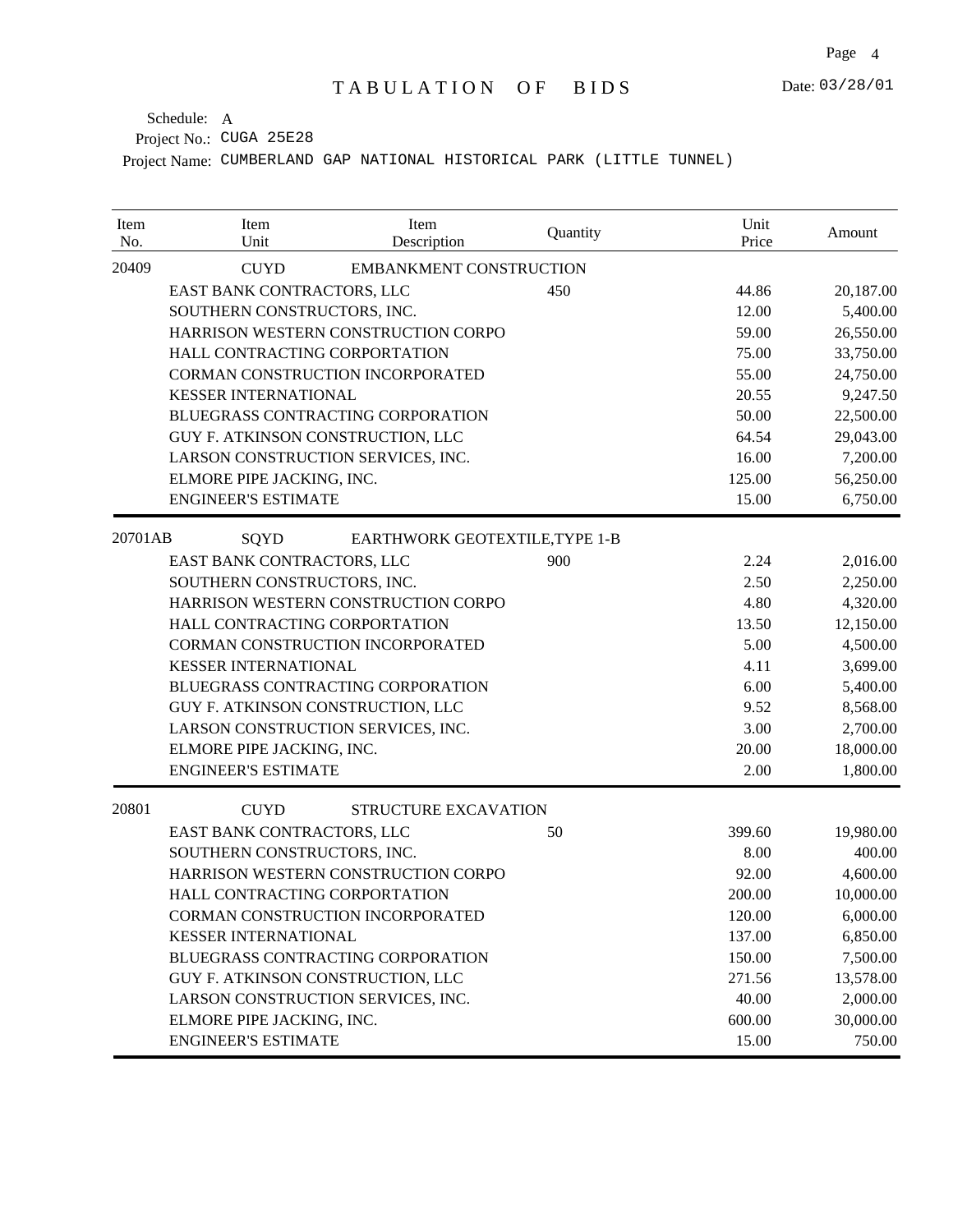| Item<br>No. | Item<br>Unit                       | Item<br>Description                    | Quantity | Unit<br>Price | Amount    |
|-------------|------------------------------------|----------------------------------------|----------|---------------|-----------|
| 25901       | <b>EACH</b>                        | ROCKBOLT, RESIN GROUTED, 5 FEET LONG   |          |               |           |
|             | EAST BANK CONTRACTORS, LLC         |                                        | 105      | 266.40        | 27,972.00 |
|             | SOUTHERN CONSTRUCTORS, INC.        |                                        |          | 500.00        | 52,500.00 |
|             |                                    | HARRISON WESTERN CONSTRUCTION CORPO    |          | 300.00        | 31,500.00 |
|             | HALL CONTRACTING CORPORTATION      |                                        |          | 160.00        | 16,800.00 |
|             | CORMAN CONSTRUCTION INCORPORATED   |                                        |          | 200.00        | 21,000.00 |
|             | <b>KESSER INTERNATIONAL</b>        |                                        |          | 411.00        | 43,155.00 |
|             | BLUEGRASS CONTRACTING CORPORATION  |                                        |          | 115.00        | 12,075.00 |
|             | GUY F. ATKINSON CONSTRUCTION, LLC  |                                        |          | 88.00         | 9,240.00  |
|             | LARSON CONSTRUCTION SERVICES, INC. |                                        |          | 100.00        | 10,500.00 |
|             | ELMORE PIPE JACKING, INC.          |                                        |          | 200.00        | 21,000.00 |
|             | <b>ENGINEER'S ESTIMATE</b>         |                                        |          | 90.00         | 9,450.00  |
| 25901E      | <b>EACH</b>                        | ROCK BOLT, RESIN GROUTED, 10 FEET LONG |          |               |           |
|             | EAST BANK CONTRACTORS, LLC         |                                        | 72       | 399.60        | 28,771.20 |
|             | SOUTHERN CONSTRUCTORS, INC.        |                                        |          | 700.00        | 50,400.00 |
|             |                                    | HARRISON WESTERN CONSTRUCTION CORPO    |          | 500.00        | 36,000.00 |
|             | HALL CONTRACTING CORPORTATION      |                                        |          | 280.00        | 20,160.00 |
|             | CORMAN CONSTRUCTION INCORPORATED   |                                        |          | 250.00        | 18,000.00 |
|             | <b>KESSER INTERNATIONAL</b>        |                                        |          | 822.00        | 59,184.00 |
|             | BLUEGRASS CONTRACTING CORPORATION  |                                        |          | 165.00        | 11,880.00 |
|             | GUY F. ATKINSON CONSTRUCTION, LLC  |                                        |          | 113.25        | 8,154.00  |
|             | LARSON CONSTRUCTION SERVICES, INC. |                                        |          | 200.00        | 14,400.00 |
|             | ELMORE PIPE JACKING, INC.          |                                        |          | 300.00        | 21,600.00 |
|             | <b>ENGINEER'S ESTIMATE</b>         |                                        |          | 180.00        | 12,960.00 |
| 25907       | <b>EACH</b>                        | PERFORMANCE TEST                       |          |               |           |
|             | EAST BANK CONTRACTORS, LLC         |                                        | 6        | 532.80        | 3,196.80  |
|             | SOUTHERN CONSTRUCTORS, INC.        |                                        |          | 1,500.00      | 9,000.00  |
|             |                                    | HARRISON WESTERN CONSTRUCTION CORPO    |          | 1,000.00      | 6,000.00  |
|             | HALL CONTRACTING CORPORTATION      |                                        |          | 300.00        | 1,800.00  |
|             | CORMAN CONSTRUCTION INCORPORATED   |                                        |          | 3,000.00      | 18,000.00 |
|             | <b>KESSER INTERNATIONAL</b>        |                                        |          | 685.00        | 4,110.00  |
|             | BLUEGRASS CONTRACTING CORPORATION  |                                        |          | 300.00        | 1,800.00  |
|             | GUY F. ATKINSON CONSTRUCTION, LLC  |                                        |          | 2,501.00      | 15,006.00 |
|             | LARSON CONSTRUCTION SERVICES, INC. |                                        |          | 500.00        | 3,000.00  |
|             | ELMORE PIPE JACKING, INC.          |                                        |          | 1,000.00      | 6,000.00  |
|             | <b>ENGINEER'S ESTIMATE</b>         |                                        |          | 750.00        | 4,500.00  |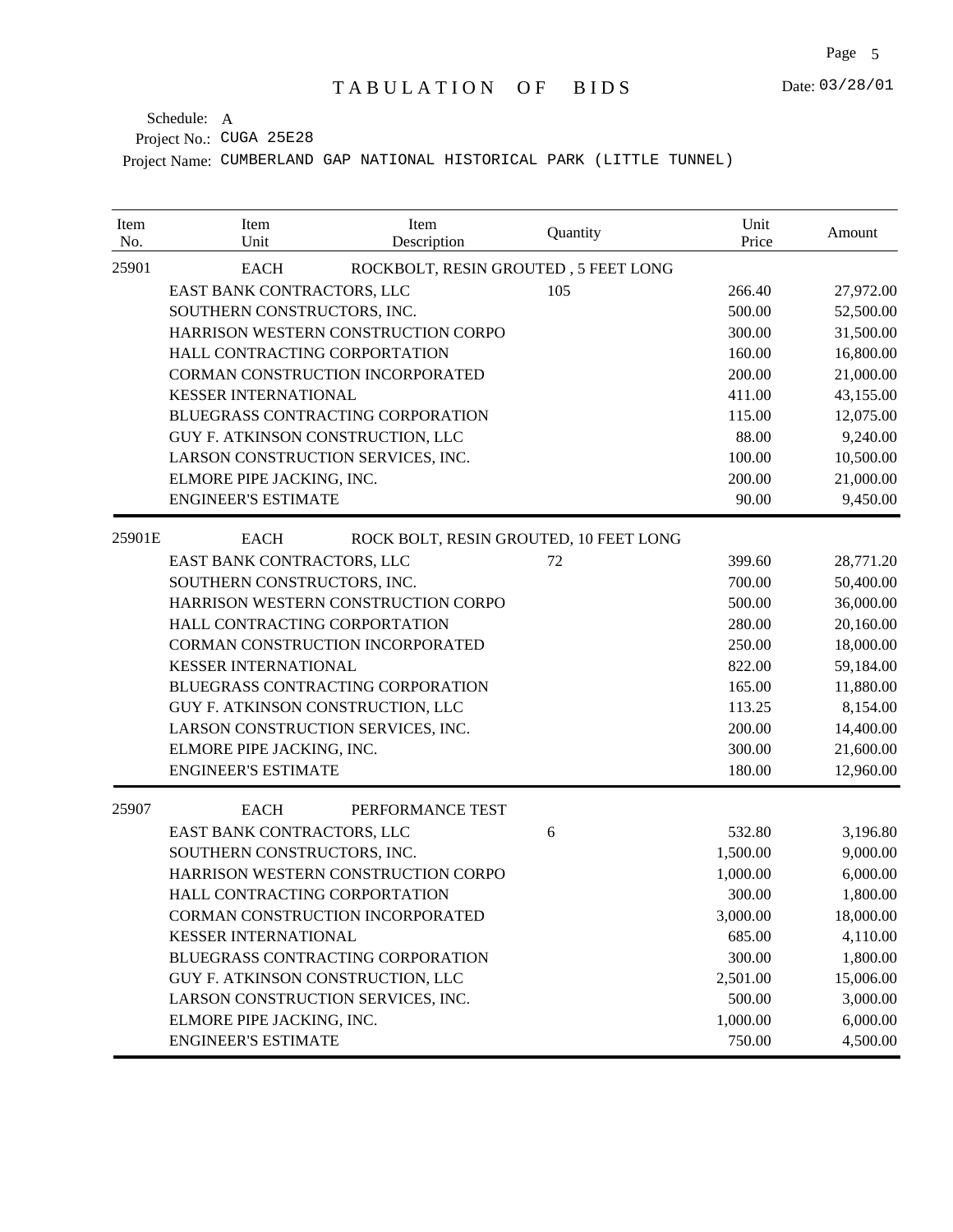| Item<br>No. | Item<br>Unit                       | Item<br>Description                 | Quantity | Unit<br>Price | Amount     |
|-------------|------------------------------------|-------------------------------------|----------|---------------|------------|
| 30101E      | <b>TON</b>                         | AGGREGATE BASE, GRADING E           |          |               |            |
|             | EAST BANK CONTRACTORS, LLC<br>555  |                                     | 25.99    | 14,424.45     |            |
|             | SOUTHERN CONSTRUCTORS, INC.        |                                     |          | 15.00         | 8,325.00   |
|             |                                    | HARRISON WESTERN CONSTRUCTION CORPO |          | 35.00         | 19,425.00  |
|             | HALL CONTRACTING CORPORTATION      |                                     |          | 68.00         | 37,740.00  |
|             | CORMAN CONSTRUCTION INCORPORATED   |                                     |          | 32.00         | 17,760.00  |
|             | <b>KESSER INTERNATIONAL</b>        |                                     |          | 23.98         | 13,308.90  |
|             | BLUEGRASS CONTRACTING CORPORATION  |                                     |          | 65.00         | 36,075.00  |
|             | GUY F. ATKINSON CONSTRUCTION, LLC  |                                     |          | 73.40         | 40,737.00  |
|             | LARSON CONSTRUCTION SERVICES, INC. |                                     |          | 36.00         | 19,980.00  |
|             | ELMORE PIPE JACKING, INC.          |                                     |          | 120.00        | 66,600.00  |
|             | <b>ENGINEER'S ESTIMATE</b>         |                                     |          | 13.00         | 7,215.00   |
| 30302       | SQYD                               | ROAD RECONDITIONING                 |          |               |            |
|             | EAST BANK CONTRACTORS, LLC         |                                     | 5,000    | 1.60          | 8,000.00   |
|             | SOUTHERN CONSTRUCTORS, INC.        |                                     |          | 1.50          | 7,500.00   |
|             |                                    | HARRISON WESTERN CONSTRUCTION CORPO |          | 2.35          | 11,750.00  |
|             | HALL CONTRACTING CORPORTATION      |                                     |          | 6.50          | 32,500.00  |
|             | CORMAN CONSTRUCTION INCORPORATED   |                                     |          | 5.00          | 25,000.00  |
|             | <b>KESSER INTERNATIONAL</b>        |                                     |          | 13.70         | 68,500.00  |
|             | BLUEGRASS CONTRACTING CORPORATION  |                                     |          | 5.00          | 25,000.00  |
|             | GUY F. ATKINSON CONSTRUCTION, LLC  |                                     |          | 5.85          | 29,250.00  |
|             | LARSON CONSTRUCTION SERVICES, INC. |                                     |          | 1.70          | 8,500.00   |
|             | ELMORE PIPE JACKING, INC.          |                                     |          | 30.00         | 150,000.00 |
|             | <b>ENGINEER'S ESTIMATE</b>         |                                     |          | 3.00          | 15,000.00  |
| 30802B      | <b>TON</b>                         | ROADWAY AGGREGATE METHOD 2          |          |               |            |
|             | EAST BANK CONTRACTORS, LLC         |                                     | 570      | 16.33         | 9,308.10   |
|             | SOUTHERN CONSTRUCTORS, INC.        |                                     |          | 15.00         | 8,550.00   |
|             |                                    | HARRISON WESTERN CONSTRUCTION CORPO |          | 29.00         | 16,530.00  |
|             | HALL CONTRACTING CORPORTATION      |                                     |          | 65.00         | 37,050.00  |
|             | CORMAN CONSTRUCTION INCORPORATED   |                                     |          | 29.00         | 16,530.00  |
|             | <b>KESSER INTERNATIONAL</b>        |                                     |          | 24.66         | 14,056.20  |
|             | BLUEGRASS CONTRACTING CORPORATION  |                                     |          | 25.00         | 14,250.00  |
|             | GUY F. ATKINSON CONSTRUCTION, LLC  |                                     |          | 106.80        | 60,876.00  |
|             | LARSON CONSTRUCTION SERVICES, INC. |                                     |          | 26.00         | 14,820.00  |
|             | ELMORE PIPE JACKING, INC.          |                                     |          | 100.00        | 57,000.00  |
|             | <b>ENGINEER'S ESTIMATE</b>         |                                     |          | 18.00         | 10,260.00  |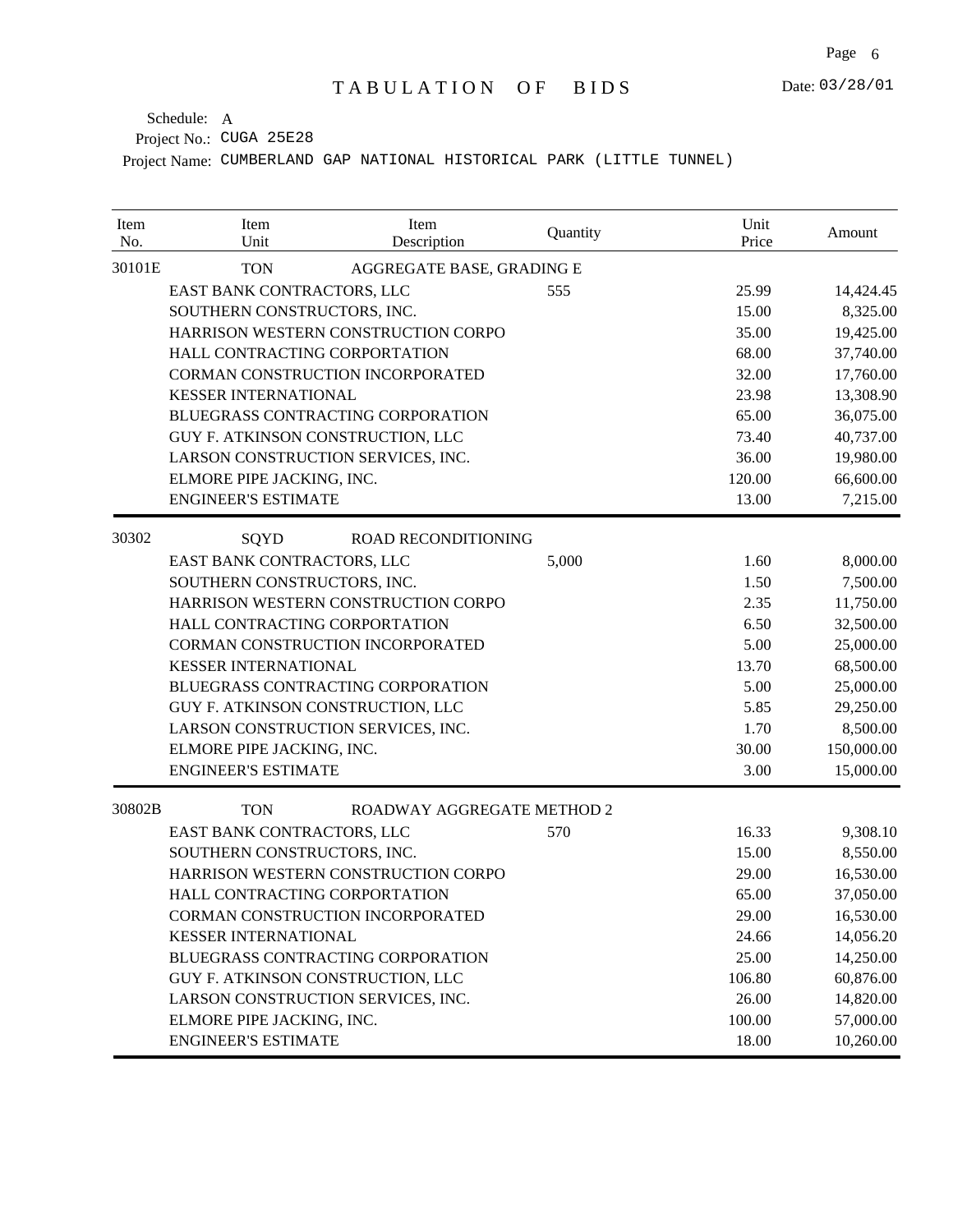| Item<br>No. | Item<br>Unit                                 | Item<br>Description                                       | Quantity | Unit<br>Price | Amount       |
|-------------|----------------------------------------------|-----------------------------------------------------------|----------|---------------|--------------|
| 30805       | <b>TON</b><br>BEDDING AND BACKFILL AGGREGATE |                                                           |          |               |              |
|             | EAST BANK CONTRACTORS, LLC                   |                                                           | 1,350    | 23.14         | 31,239.00    |
|             | SOUTHERN CONSTRUCTORS, INC.                  |                                                           |          | 15.00         | 20,250.00    |
|             |                                              | HARRISON WESTERN CONSTRUCTION CORPO                       |          | 31.90         | 43,065.00    |
|             | HALL CONTRACTING CORPORTATION                |                                                           |          | 60.00         | 81,000.00    |
|             |                                              | CORMAN CONSTRUCTION INCORPORATED                          |          | 29.00         | 39,150.00    |
|             | <b>KESSER INTERNATIONAL</b>                  |                                                           |          | 26.03         | 35,140.50    |
|             |                                              | BLUEGRASS CONTRACTING CORPORATION                         |          | 35.00         | 47,250.00    |
|             | GUY F. ATKINSON CONSTRUCTION, LLC            |                                                           |          | 34.14         | 46,089.00    |
|             | LARSON CONSTRUCTION SERVICES, INC.           |                                                           |          | 36.00         | 48,600.00    |
|             | ELMORE PIPE JACKING, INC.                    |                                                           |          | 100.00        | 135,000.00   |
|             | <b>ENGINEER'S ESTIMATE</b>                   |                                                           |          | 18.00         | 24,300.00    |
| 55201A      | <b>CUYD</b>                                  | STRUCTURAL CONCRETE, CLASS A (AE)                         |          |               |              |
|             | EAST BANK CONTRACTORS, LLC                   |                                                           | 75       | 865.80        | 64,935.00    |
|             | SOUTHERN CONSTRUCTORS, INC.                  |                                                           |          | 350.00        | 26,250.00    |
|             |                                              | HARRISON WESTERN CONSTRUCTION CORPO                       |          | 500.00        | 37,500.00    |
|             | HALL CONTRACTING CORPORTATION                |                                                           |          | 975.00        | 73,125.00    |
|             |                                              | CORMAN CONSTRUCTION INCORPORATED                          |          | 1,620.00      | 121,500.00   |
|             | <b>KESSER INTERNATIONAL</b>                  |                                                           |          | 1,219.30      | 91,447.50    |
|             |                                              | BLUEGRASS CONTRACTING CORPORATION                         |          | 1,500.00      | 112,500.00   |
|             | GUY F. ATKINSON CONSTRUCTION, LLC            |                                                           |          | 395.60        | 29,670.00    |
|             | LARSON CONSTRUCTION SERVICES, INC.           |                                                           |          | 550.00        | 41,250.00    |
|             | ELMORE PIPE JACKING, INC.                    |                                                           |          | 320.00        | 24,000.00    |
|             | <b>ENGINEER'S ESTIMATE</b>                   |                                                           |          | 680.00        | 51,000.00    |
| 55230       | <b>CUYD</b>                                  | PREFORMED FOAM CELLULAR CONCRETE<br>(Foamed Cement Grout) |          |               |              |
|             | EAST BANK CONTRACTORS, LLC                   |                                                           | 7,000    | 79.92         | 559,440.00   |
|             | SOUTHERN CONSTRUCTORS, INC.                  |                                                           |          | 70.00         | 490,000.00   |
|             |                                              | HARRISON WESTERN CONSTRUCTION CORPO                       |          | 74.00         | 518,000.00   |
|             | HALL CONTRACTING CORPORTATION                |                                                           |          | 108.00        | 756,000.00   |
|             |                                              | CORMAN CONSTRUCTION INCORPORATED                          |          | 0.10          | 700.00       |
|             | <b>KESSER INTERNATIONAL</b>                  |                                                           |          | 68.50         | 479,500.00   |
|             |                                              | BLUEGRASS CONTRACTING CORPORATION                         |          | 80.00         | 560,000.00   |
|             | GUY F. ATKINSON CONSTRUCTION, LLC            |                                                           |          | 102.00        | 714,000.00   |
|             | LARSON CONSTRUCTION SERVICES, INC.           |                                                           |          | 195.00        | 1,365,000.00 |
|             | ELMORE PIPE JACKING, INC.                    |                                                           |          | 80.00         | 560,000.00   |
|             | <b>ENGINEER'S ESTIMATE</b>                   |                                                           |          | 60.00         | 420,000.00   |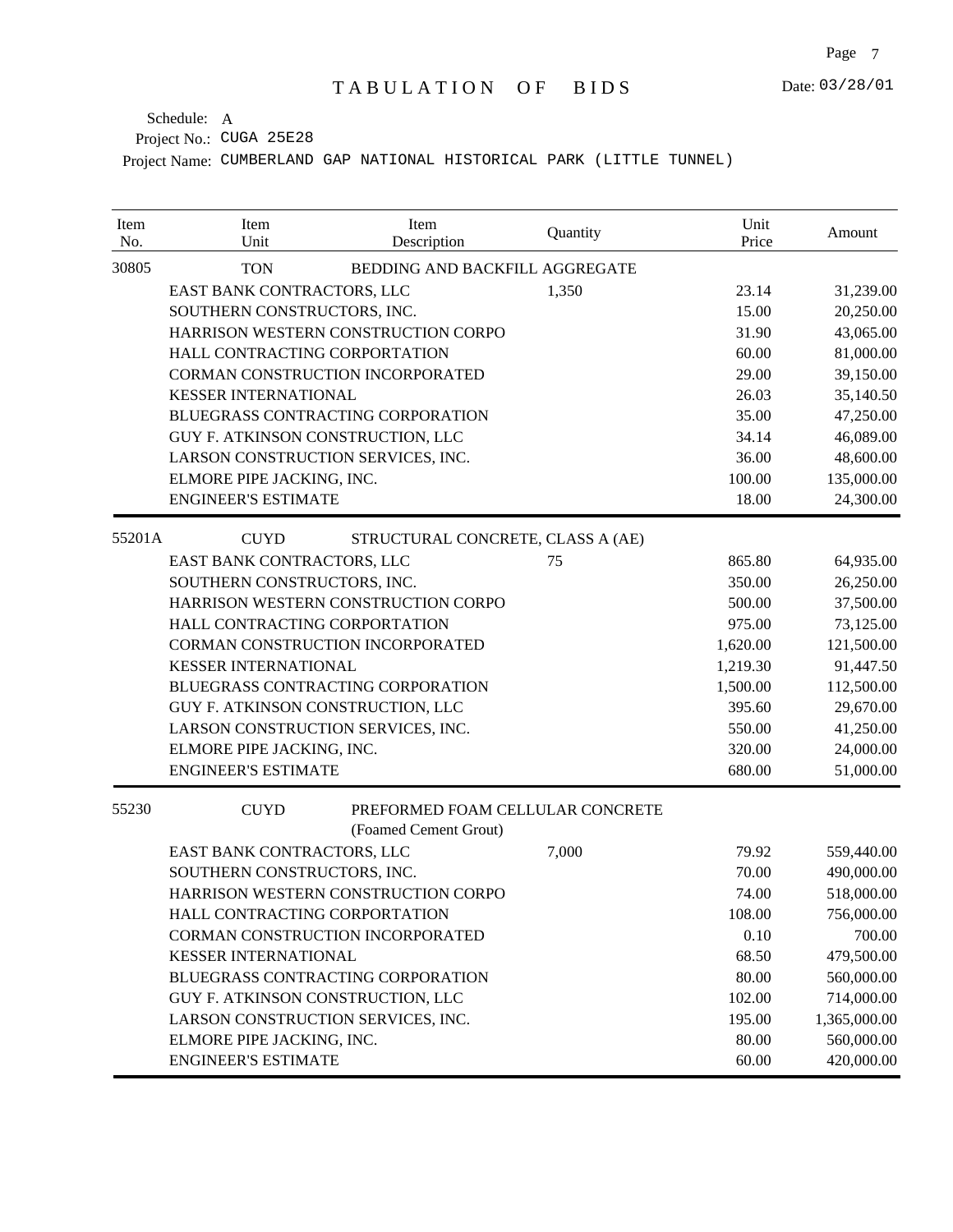| Item<br>No. | Item<br>Unit                             | Item<br>Description         | Quantity | Unit<br>Price | Amount     |
|-------------|------------------------------------------|-----------------------------|----------|---------------|------------|
| 55401       | LB                                       | REINFORCING STEEL           |          |               |            |
|             | EAST BANK CONTRACTORS, LLC               |                             | 12,750   | 0.92          | 11,730.00  |
|             | SOUTHERN CONSTRUCTORS, INC.              |                             |          | 0.50          | 6,375.00   |
|             | HARRISON WESTERN CONSTRUCTION CORPO      |                             |          | 1.10          | 14,025.00  |
|             | HALL CONTRACTING CORPORTATION            |                             |          | 1.25          | 15,937.50  |
|             | CORMAN CONSTRUCTION INCORPORATED         |                             |          | 1.66          | 21,165.00  |
|             | <b>KESSER INTERNATIONAL</b>              |                             |          | 1.44          | 18,360.00  |
|             | <b>BLUEGRASS CONTRACTING CORPORATION</b> |                             |          | 1.00          | 12,750.00  |
|             | GUY F. ATKINSON CONSTRUCTION, LLC        |                             |          | 0.78          | 9,945.00   |
|             | LARSON CONSTRUCTION SERVICES, INC.       |                             |          | 1.00          | 12,750.00  |
|             | ELMORE PIPE JACKING, INC.                |                             |          | 2.00          | 25,500.00  |
|             | <b>ENGINEER'S ESTIMATE</b>               |                             |          | 0.55          | 7,012.50   |
| 56204       | LF                                       | TEMPORARY SUPPORT STRUCTURE |          |               |            |
|             | EAST BANK CONTRACTORS, LLC               |                             | 280      | 133.20        | 37,296.00  |
|             | SOUTHERN CONSTRUCTORS, INC.              |                             |          | 30.00         | 8,400.00   |
|             | HARRISON WESTERN CONSTRUCTION CORPO      |                             |          | 14.25         | 3,990.00   |
|             | HALL CONTRACTING CORPORTATION            |                             |          | 50.00         | 14,000.00  |
|             | CORMAN CONSTRUCTION INCORPORATED         |                             |          | 100.00        | 28,000.00  |
|             | <b>KESSER INTERNATIONAL</b>              |                             |          | 342.50        | 95,900.00  |
|             | BLUEGRASS CONTRACTING CORPORATION        |                             |          | 15.00         | 4,200.00   |
|             | GUY F. ATKINSON CONSTRUCTION, LLC        |                             |          | 194.45        | 54,446.00  |
|             | LARSON CONSTRUCTION SERVICES, INC.       |                             |          | 120.00        | 33,600.00  |
|             | ELMORE PIPE JACKING, INC.                |                             |          | 500.00        | 140,000.00 |
|             | <b>ENGINEER'S ESTIMATE</b>               |                             |          | 31.50         | 8,820.00   |
| 56601K      | SQYD                                     | SHOTCRETE, 4-INCH DEPTH     |          |               |            |
|             | EAST BANK CONTRACTORS, LLC               |                             | 475      | 52.04         | 24,719.00  |
|             | SOUTHERN CONSTRUCTORS, INC.              |                             |          | 270.00        | 128,250.00 |
|             | HARRISON WESTERN CONSTRUCTION CORPO      |                             |          | 125.00        | 59,375.00  |
|             | HALL CONTRACTING CORPORTATION            |                             |          | 75.00         | 35,625.00  |
|             | CORMAN CONSTRUCTION INCORPORATED         |                             |          | 686.00        | 325,850.00 |
|             | <b>KESSER INTERNATIONAL</b>              |                             |          | 27.40         | 13,015.00  |
|             | BLUEGRASS CONTRACTING CORPORATION        |                             |          | 130.00        | 61,750.00  |
|             | GUY F. ATKINSON CONSTRUCTION, LLC        |                             |          | 80.60         | 38,285.00  |
|             | LARSON CONSTRUCTION SERVICES, INC.       |                             |          | 36.00         | 17,100.00  |
|             | ELMORE PIPE JACKING, INC.                |                             |          | 45.00         | 21,375.00  |
|             | <b>ENGINEER'S ESTIMATE</b>               |                             |          | 280.00        | 133,000.00 |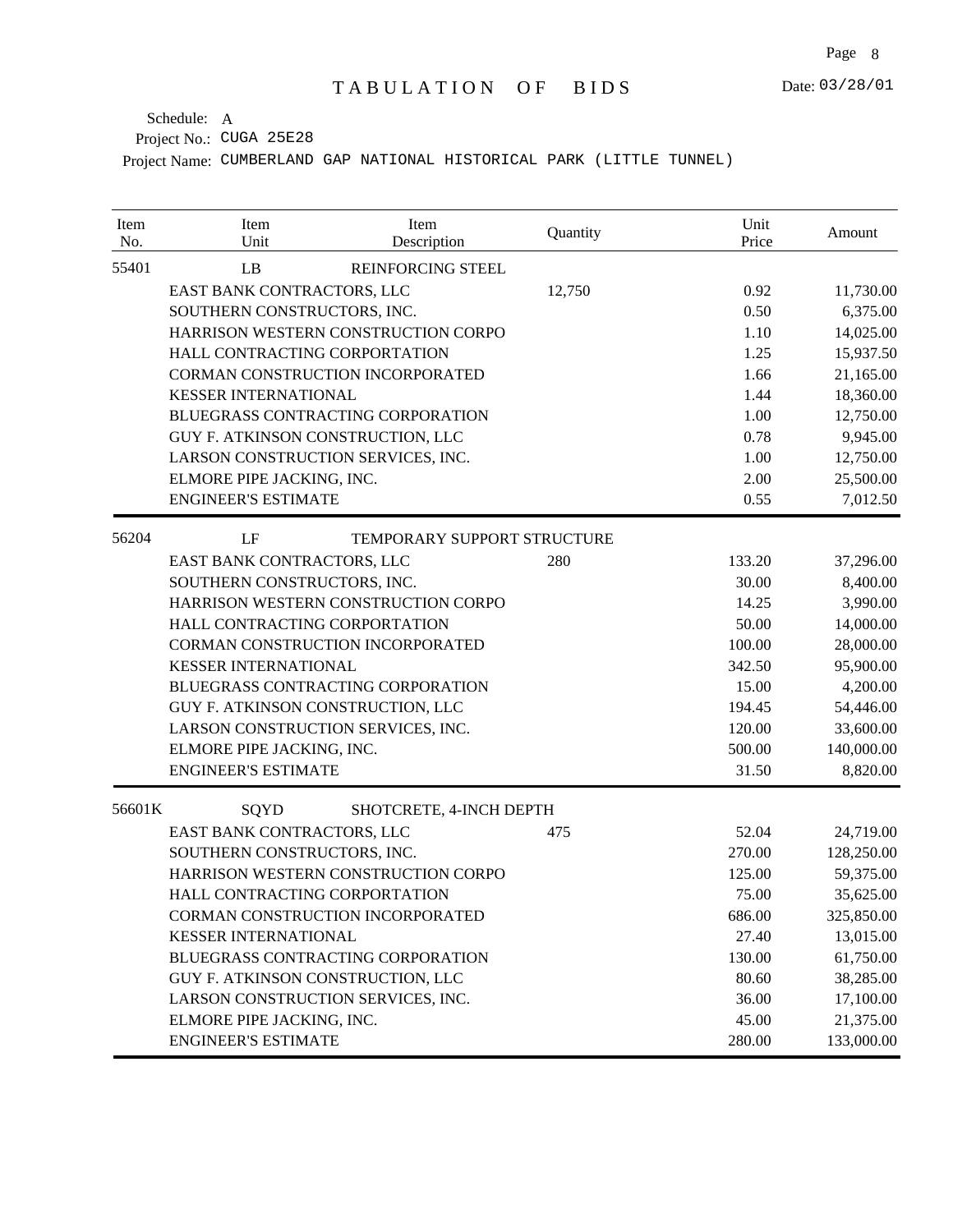| Item<br>No. | Item<br>Unit                        | Item<br>Description                                            | Quantity | Unit<br>Price | Amount     |
|-------------|-------------------------------------|----------------------------------------------------------------|----------|---------------|------------|
| 60201H      | <b>LNFT</b>                         | <b>12-INCH PIPE CULVERT</b>                                    |          |               |            |
|             | EAST BANK CONTRACTORS, LLC          |                                                                | 24       | 59.33         | 1,423.92   |
|             | SOUTHERN CONSTRUCTORS, INC.         |                                                                |          | 30.00         | 720.00     |
|             |                                     | HARRISON WESTERN CONSTRUCTION CORPO                            |          | 38.00         | 912.00     |
|             | HALL CONTRACTING CORPORTATION       |                                                                |          | 30.00         | 720.00     |
|             | CORMAN CONSTRUCTION INCORPORATED    |                                                                |          | 81.00         | 1,944.00   |
|             | <b>KESSER INTERNATIONAL</b>         |                                                                |          | 28.77         | 690.48     |
|             |                                     | BLUEGRASS CONTRACTING CORPORATION                              |          | 75.00         | 1,800.00   |
|             | GUY F. ATKINSON CONSTRUCTION, LLC   |                                                                |          | 102.50        | 2,460.00   |
|             | LARSON CONSTRUCTION SERVICES, INC.  |                                                                |          | 30.00         | 720.00     |
|             | ELMORE PIPE JACKING, INC.           |                                                                |          | 350.00        | 8,400.00   |
|             | <b>ENGINEER'S ESTIMATE</b>          |                                                                |          | 35.00         | 840.00     |
| 60206H      | <b>EACH</b>                         | END SECTION FOR 12-INCH PIPE CULVERT                           |          |               |            |
|             | EAST BANK CONTRACTORS, LLC          |                                                                | 2        | 375.57        | 751.14     |
|             | SOUTHERN CONSTRUCTORS, INC.         |                                                                | 150.00   | 300.00        |            |
|             | HARRISON WESTERN CONSTRUCTION CORPO |                                                                |          | 351.50        | 703.00     |
|             | HALL CONTRACTING CORPORTATION       |                                                                |          | 300.00        | 600.00     |
|             | CORMAN CONSTRUCTION INCORPORATED    |                                                                |          | 1,620.00      | 3,240.00   |
|             | <b>KESSER INTERNATIONAL</b>         |                                                                |          | 363.05        | 726.10     |
|             | BLUEGRASS CONTRACTING CORPORATION   |                                                                |          | 300.00        | 600.00     |
|             | GUY F. ATKINSON CONSTRUCTION, LLC   |                                                                |          | 512.50        | 1,025.00   |
|             | LARSON CONSTRUCTION SERVICES, INC.  |                                                                |          | 150.00        | 300.00     |
|             | ELMORE PIPE JACKING, INC.           |                                                                |          | 1,000.00      | 2,000.00   |
|             | <b>ENGINEER'S ESTIMATE</b>          |                                                                |          | 300.00        | 600.00     |
| 60306A      | <b>LNFT</b>                         | 148-INCH x 164-INCH STRUCTURAL PLATE ELLIPTICAL PIPE, 10 GUAGE |          |               |            |
|             | EAST BANK CONTRACTORS, LLC          |                                                                | 773      | 518.15        | 400,529.95 |
|             | SOUTHERN CONSTRUCTORS, INC.         |                                                                |          | 480.00        | 371,040.00 |
|             |                                     | HARRISON WESTERN CONSTRUCTION CORPO                            |          | 450.00        | 347,850.00 |
|             | HALL CONTRACTING CORPORTATION       |                                                                |          | 565.00        | 436,745.00 |
|             |                                     | CORMAN CONSTRUCTION INCORPORATED                               |          | 900.00        | 695,700.00 |
|             | <b>KESSER INTERNATIONAL</b>         |                                                                |          | 890.50        | 688,356.50 |
|             |                                     | BLUEGRASS CONTRACTING CORPORATION                              |          | 700.00        | 541,100.00 |
|             | GUY F. ATKINSON CONSTRUCTION, LLC   |                                                                |          | 609.00        | 470,757.00 |
|             | LARSON CONSTRUCTION SERVICES, INC.  |                                                                |          | 550.00        | 425,150.00 |
|             | ELMORE PIPE JACKING, INC.           |                                                                |          | 900.00        | 695,700.00 |
|             | <b>ENGINEER'S ESTIMATE</b>          |                                                                |          | 345.00        | 266,685.00 |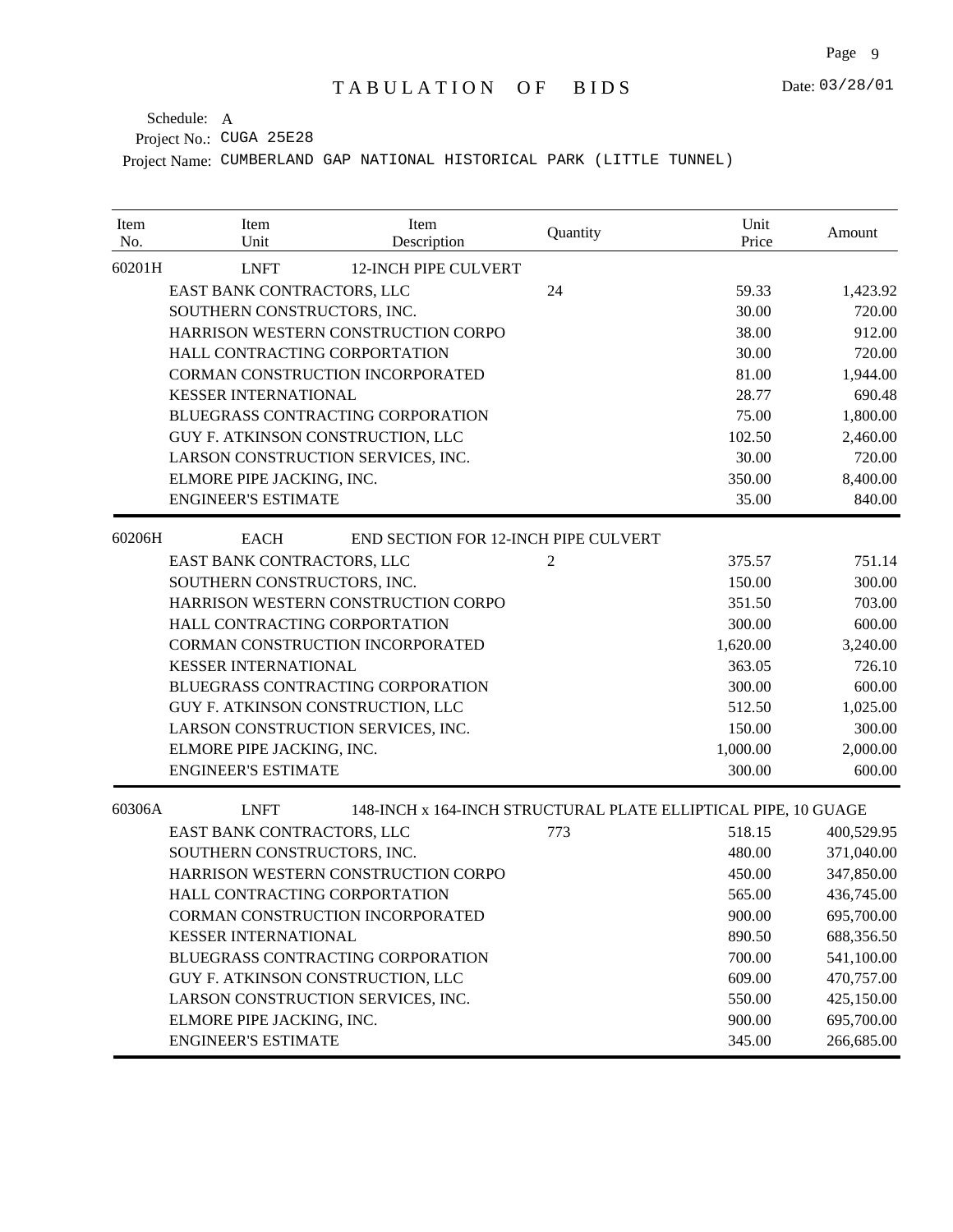| Item<br>No. | Item<br>Unit                       | Item<br>Description                 | Quantity | Unit<br>Price | Amount   |
|-------------|------------------------------------|-------------------------------------|----------|---------------|----------|
| 60505       | SQYD                               | GEOCOMPOSITE SHEET DRAIN SYSTEM     |          |               |          |
|             | EAST BANK CONTRACTORS, LLC         |                                     | 55       | 35.40         | 1,947.00 |
|             | SOUTHERN CONSTRUCTORS, INC.        |                                     |          | 10.00         | 550.00   |
|             |                                    | HARRISON WESTERN CONSTRUCTION CORPO |          | 8.00          | 440.00   |
|             | HALL CONTRACTING CORPORTATION      |                                     |          | 12.00         | 660.00   |
|             | CORMAN CONSTRUCTION INCORPORATED   |                                     |          | 65.00         | 3,575.00 |
|             | <b>KESSER INTERNATIONAL</b>        |                                     |          | 34.25         | 1,883.75 |
|             |                                    | BLUEGRASS CONTRACTING CORPORATION   |          | 10.00         | 550.00   |
|             | GUY F. ATKINSON CONSTRUCTION, LLC  |                                     |          | 59.60         | 3,278.00 |
|             | LARSON CONSTRUCTION SERVICES, INC. |                                     |          | 30.00         | 1,650.00 |
|             | ELMORE PIPE JACKING, INC.          |                                     |          | 25.00         | 1,375.00 |
|             | <b>ENGINEER'S ESTIMATE</b>         |                                     |          | 30.00         | 1,650.00 |
| 60506C      | <b>LNFT</b>                        | 2-INCH COLLECTOR PIPE (PLASTIC)     |          |               |          |
|             | EAST BANK CONTRACTORS, LLC         |                                     | 100      | 12.89         | 1,289.00 |
|             | SOUTHERN CONSTRUCTORS, INC.        |                                     |          | 3.00          | 300.00   |
|             |                                    | HARRISON WESTERN CONSTRUCTION CORPO |          | 17.10         | 1,710.00 |
|             | HALL CONTRACTING CORPORTATION      |                                     |          | 3.00          | 300.00   |
|             | CORMAN CONSTRUCTION INCORPORATED   |                                     |          | 24.00         | 2,400.00 |
|             | <b>KESSER INTERNATIONAL</b>        |                                     |          | 15.07         | 1,507.00 |
|             |                                    | BLUEGRASS CONTRACTING CORPORATION   |          | 20.00         | 2,000.00 |
|             | GUY F. ATKINSON CONSTRUCTION, LLC  |                                     |          | 13.42         | 1,342.00 |
|             | LARSON CONSTRUCTION SERVICES, INC. |                                     |          | 18.00         | 1,800.00 |
|             | ELMORE PIPE JACKING, INC.          |                                     |          | 5.00          | 500.00   |
|             | <b>ENGINEER'S ESTIMATE</b>         |                                     |          | 6.50          | 650.00   |
| 60507E      | <b>LNFT</b>                        | 4-INCH OUTLET PIPE (NON-PERFORATED) |          |               |          |
|             | EAST BANK CONTRACTORS, LLC         |                                     | 100      | 12.89         | 1,289.00 |
|             | SOUTHERN CONSTRUCTORS, INC.        |                                     |          | 4.00          | 400.00   |
|             |                                    | HARRISON WESTERN CONSTRUCTION CORPO |          | 14.25         | 1,425.00 |
|             | HALL CONTRACTING CORPORTATION      |                                     |          | 2.00          | 200.00   |
|             | CORMAN CONSTRUCTION INCORPORATED   |                                     |          | 24.00         | 2,400.00 |
|             | <b>KESSER INTERNATIONAL</b>        |                                     |          | 19.87         | 1,987.00 |
|             |                                    | BLUEGRASS CONTRACTING CORPORATION   |          | 20.00         | 2,000.00 |
|             | GUY F. ATKINSON CONSTRUCTION, LLC  |                                     |          | 43.98         | 4,398.00 |
|             | LARSON CONSTRUCTION SERVICES, INC. |                                     |          | 8.00          | 800.00   |
|             | ELMORE PIPE JACKING, INC.          |                                     |          | 7.00          | 700.00   |
|             | <b>ENGINEER'S ESTIMATE</b>         |                                     |          | 10.00         | 1,000.00 |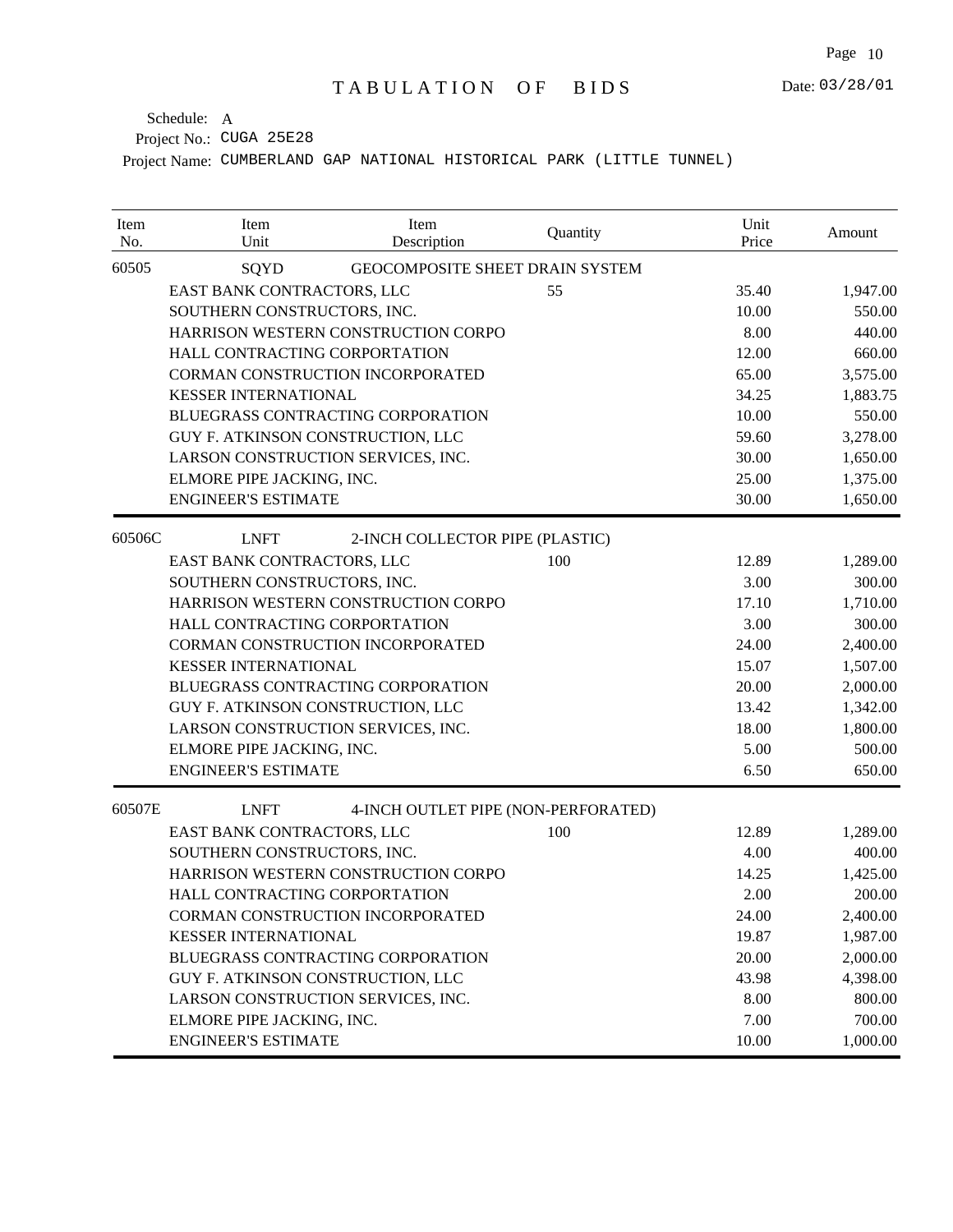| Item<br>No. | Item<br>Unit                        | Item<br>Description                                | Quantity | Unit<br>Price | Amount    |
|-------------|-------------------------------------|----------------------------------------------------|----------|---------------|-----------|
| 60510       | <b>TON</b>                          | <b>GRANULAR BACKFILL</b>                           |          |               |           |
|             | EAST BANK CONTRACTORS, LLC          |                                                    | 95       | 24.29         | 2,307.55  |
|             | SOUTHERN CONSTRUCTORS, INC.         |                                                    |          | 20.00         | 1,900.00  |
|             |                                     | HARRISON WESTERN CONSTRUCTION CORPO                |          | 237.00        | 22,515.00 |
|             | HALL CONTRACTING CORPORTATION       |                                                    |          | 185.00        | 17,575.00 |
|             |                                     | CORMAN CONSTRUCTION INCORPORATED                   |          | 48.00         | 4,560.00  |
|             | <b>KESSER INTERNATIONAL</b>         |                                                    |          | 23.98         | 2,278.10  |
|             |                                     | BLUEGRASS CONTRACTING CORPORATION                  |          | 100.00        | 9,500.00  |
|             | GUY F. ATKINSON CONSTRUCTION, LLC   |                                                    |          | 44.00         | 4,180.00  |
|             | LARSON CONSTRUCTION SERVICES, INC.  |                                                    |          | 36.00         | 3,420.00  |
|             | ELMORE PIPE JACKING, INC.           |                                                    |          | 70.00         | 6,650.00  |
|             | <b>ENGINEER'S ESTIMATE</b>          |                                                    |          | 25.00         | 2,375.00  |
| 60801D      | SQYD                                | PAVED WATERWAY, TYPE 4                             |          |               |           |
|             | EAST BANK CONTRACTORS, LLC          |                                                    | 24       | 95.90         | 2,301.60  |
|             | SOUTHERN CONSTRUCTORS, INC.         |                                                    |          | 40.00         | 960.00    |
|             | HARRISON WESTERN CONSTRUCTION CORPO |                                                    |          | 113.00        | 2,712.00  |
|             | HALL CONTRACTING CORPORTATION       |                                                    |          | 350.00        | 8,400.00  |
|             |                                     | CORMAN CONSTRUCTION INCORPORATED                   |          | 200.00        | 4,800.00  |
|             | <b>KESSER INTERNATIONAL</b>         |                                                    |          | 82.20         | 1,972.80  |
|             |                                     | BLUEGRASS CONTRACTING CORPORATION                  |          | 150.00        | 3,600.00  |
|             | GUY F. ATKINSON CONSTRUCTION, LLC   |                                                    |          | 176.00        | 4,224.00  |
|             | LARSON CONSTRUCTION SERVICES, INC.  |                                                    |          | 48.00         | 1,152.00  |
|             | ELMORE PIPE JACKING, INC.           |                                                    |          | 200.00        | 4,800.00  |
|             | <b>ENGINEER'S ESTIMATE</b>          |                                                    |          | 50.00         | 1,200.00  |
| 61102MG     | <b>LNFT</b>                         | 6-INCH WATERLINE, HIGH DENSITY POLYETHYLENE (HDPE) |          |               |           |
|             | EAST BANK CONTRACTORS, LLC          |                                                    | 1,194    | 15.26         | 18,220.44 |
|             | SOUTHERN CONSTRUCTORS, INC.         |                                                    |          | 10.00         | 11,940.00 |
|             |                                     | HARRISON WESTERN CONSTRUCTION CORPO                |          | 16.50         | 19,701.00 |
|             | HALL CONTRACTING CORPORTATION       |                                                    |          | 12.00         | 14,328.00 |
|             |                                     | CORMAN CONSTRUCTION INCORPORATED                   |          | 16.00         | 19,104.00 |
|             | <b>KESSER INTERNATIONAL</b>         |                                                    |          | 12.33         | 14,722.02 |
|             |                                     | BLUEGRASS CONTRACTING CORPORATION                  |          | 27.50         | 32,835.00 |
|             | GUY F. ATKINSON CONSTRUCTION, LLC   |                                                    |          | 45.00         | 53,730.00 |
|             | LARSON CONSTRUCTION SERVICES, INC.  |                                                    |          | 8.60          | 10,268.40 |
|             | ELMORE PIPE JACKING, INC.           |                                                    |          | 22.00         | 26,268.00 |
|             | <b>ENGINEER'S ESTIMATE</b>          |                                                    |          | 28.00         | 33,432.00 |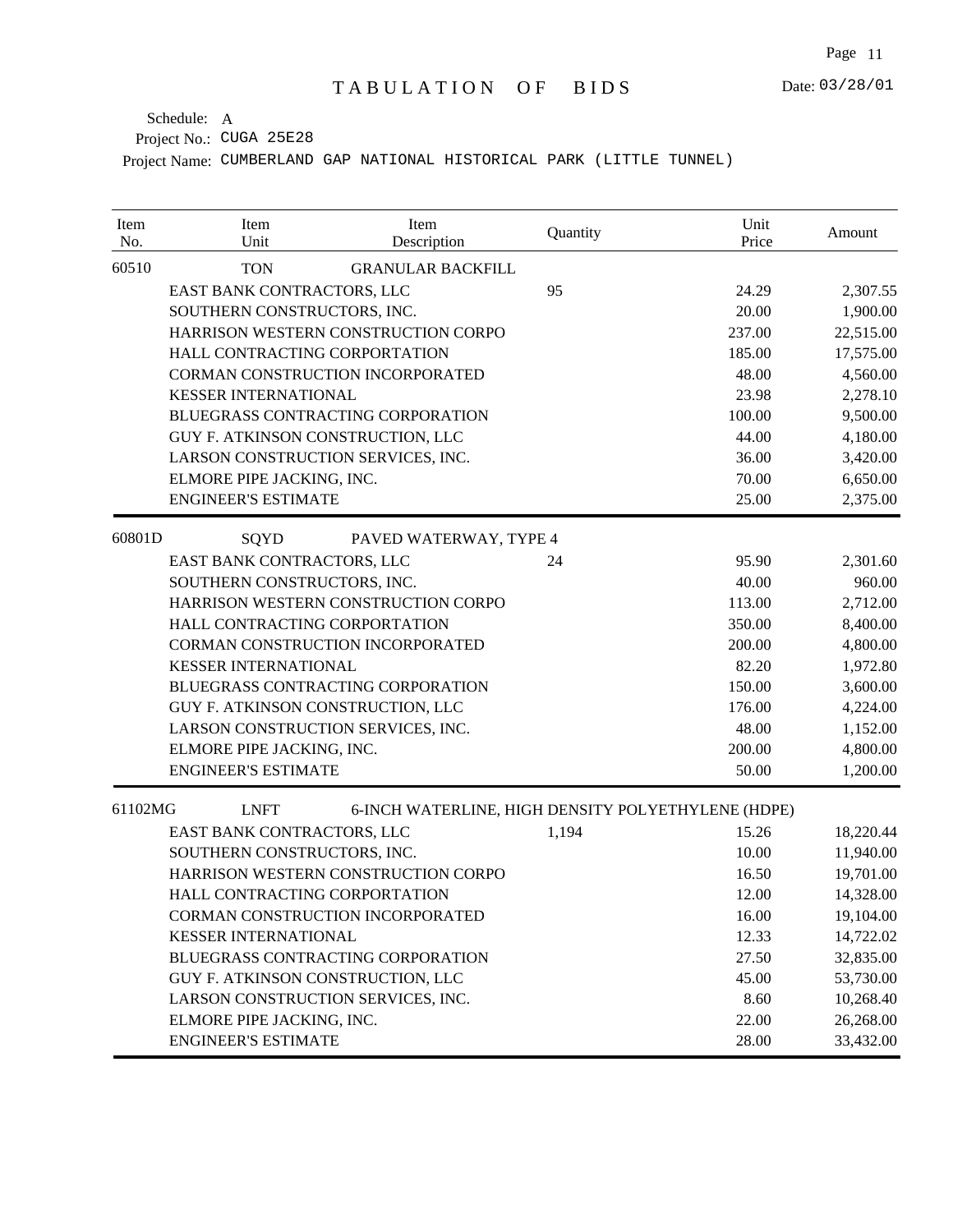| Item<br>No. | Item<br>Unit                       | Item<br>Description                                 | Quantity | Unit<br>Price | Amount     |
|-------------|------------------------------------|-----------------------------------------------------|----------|---------------|------------|
| 61102PG     | <b>LNFT</b>                        | 10-INCH WATERLINE, HIGH DENSITY POLYETHYLENE (HDPE) |          |               |            |
|             | EAST BANK CONTRACTORS, LLC         |                                                     | 1,194    | 30.62         | 36,560.28  |
|             | SOUTHERN CONSTRUCTORS, INC.        |                                                     |          | 18.00         | 21,492.00  |
|             |                                    | HARRISON WESTERN CONSTRUCTION CORPO                 |          | 22.50         | 26,865.00  |
|             |                                    | HALL CONTRACTING CORPORTATION                       |          | 19.50         | 23,283.00  |
|             |                                    | CORMAN CONSTRUCTION INCORPORATED                    |          | 32.00         | 38,208.00  |
|             | <b>KESSER INTERNATIONAL</b>        |                                                     |          | 28.77         | 34,351.38  |
|             |                                    | BLUEGRASS CONTRACTING CORPORATION                   |          | 52.50         | 62,685.00  |
|             |                                    | GUY F. ATKINSON CONSTRUCTION, LLC                   |          | 56.00         | 66,864.00  |
|             |                                    | LARSON CONSTRUCTION SERVICES, INC.                  |          | 12.40         | 14,805.60  |
|             | ELMORE PIPE JACKING, INC.          |                                                     |          | 25.00         | 29,850.00  |
|             | <b>ENGINEER'S ESTIMATE</b>         |                                                     |          | 60.00         | 71,640.00  |
| 61103LD     | <b>LNFT</b>                        | 4-INCH ENCASEMENT PIPE, POLYVINYL CHLORIDE (PVC)    |          |               |            |
|             | EAST BANK CONTRACTORS, LLC         |                                                     | 5,970    | 4.99          | 29,790.30  |
|             | SOUTHERN CONSTRUCTORS, INC.        |                                                     |          | 2.50          | 14,925.00  |
|             |                                    | HARRISON WESTERN CONSTRUCTION CORPO                 |          | 3.00          | 17,910.00  |
|             |                                    | HALL CONTRACTING CORPORTATION                       |          | 7.50          | 44,775.00  |
|             |                                    | CORMAN CONSTRUCTION INCORPORATED                    |          | 8.00          | 47,760.00  |
|             | <b>KESSER INTERNATIONAL</b>        |                                                     |          | 5.82          | 34,745.40  |
|             |                                    | BLUEGRASS CONTRACTING CORPORATION                   |          | 10.00         | 59,700.00  |
|             | GUY F. ATKINSON CONSTRUCTION, LLC  |                                                     |          | 13.70         | 81,789.00  |
|             | LARSON CONSTRUCTION SERVICES, INC. |                                                     |          | 26.00         | 155,220.00 |
|             | ELMORE PIPE JACKING, INC.          |                                                     |          | 15.00         | 89,550.00  |
|             | <b>ENGINEER'S ESTIMATE</b>         |                                                     |          | 16.00         | 95,520.00  |
| 61103ND     | <b>LNFT</b>                        | 6-INCH ENCASEMENT PIPE, POLYVINYL CHLORIDE (PVC)    |          |               |            |
|             | EAST BANK CONTRACTORS, LLC         |                                                     | 5,970    | 7.00          | 41,790.00  |
|             | SOUTHERN CONSTRUCTORS, INC.        |                                                     |          | 3.50          | 20,895.00  |
|             |                                    | HARRISON WESTERN CONSTRUCTION CORPO                 |          | 5.80          | 34,626.00  |
|             |                                    | HALL CONTRACTING CORPORTATION                       |          | 9.00          | 53,730.00  |
|             |                                    | CORMAN CONSTRUCTION INCORPORATED                    |          | 10.00         | 59,700.00  |
|             | <b>KESSER INTERNATIONAL</b>        |                                                     |          | 8.56          | 51,103.20  |
|             |                                    | BLUEGRASS CONTRACTING CORPORATION                   |          | 12.00         | 71,640.00  |
|             |                                    | GUY F. ATKINSON CONSTRUCTION, LLC                   |          | 19.10         | 114,027.00 |
|             |                                    | LARSON CONSTRUCTION SERVICES, INC.                  |          | 28.00         | 167,160.00 |
|             | ELMORE PIPE JACKING, INC.          |                                                     |          | 18.00         | 107,460.00 |
|             | <b>ENGINEER'S ESTIMATE</b>         |                                                     |          | 26.50         | 158,205.00 |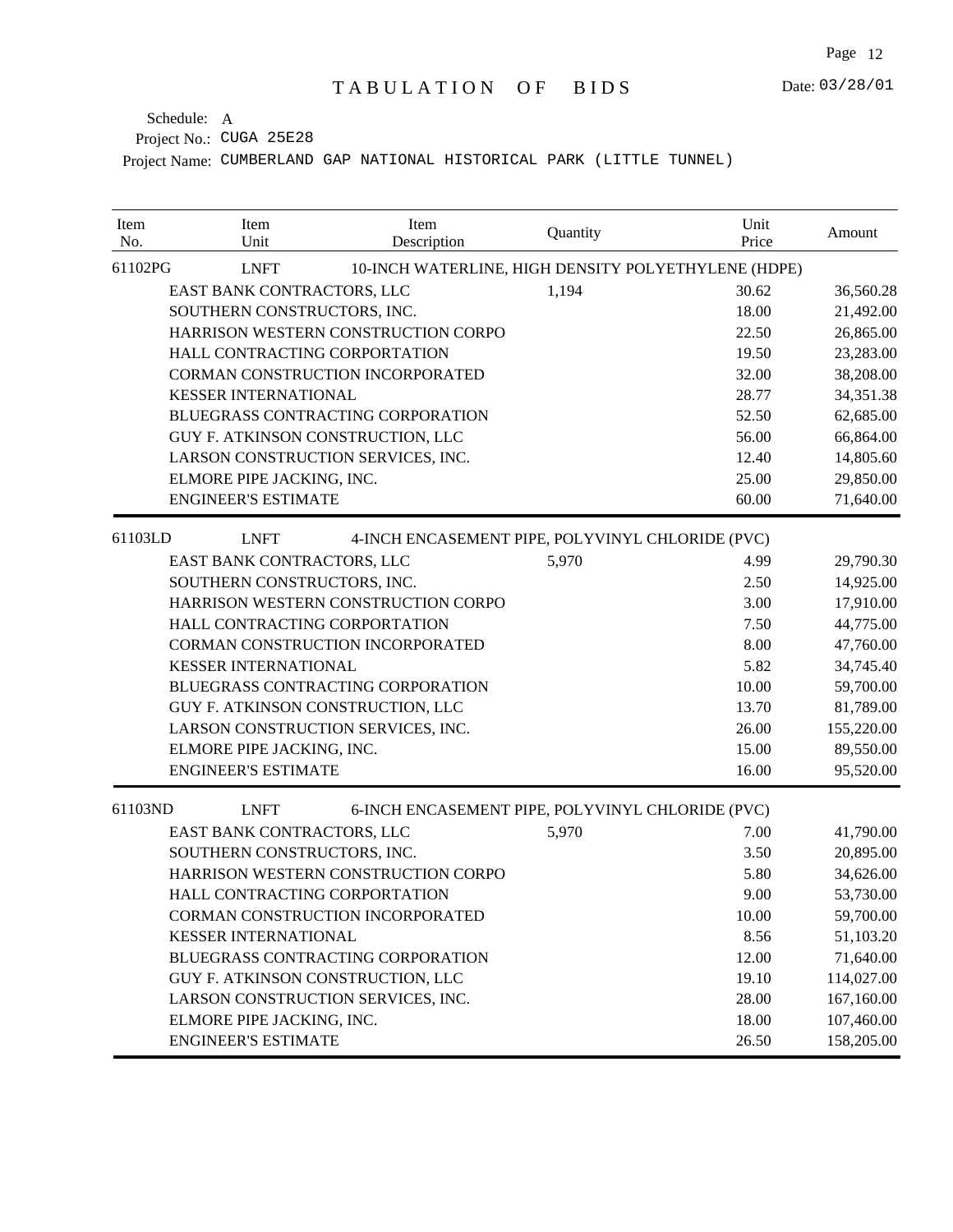| Item<br>No. | Item<br>Unit                      | Item<br>Description                                 | Quantity     | Unit<br>Price                                             | Amount    |
|-------------|-----------------------------------|-----------------------------------------------------|--------------|-----------------------------------------------------------|-----------|
| 61202NG     | <b>LNFT</b>                       | 8-INCH SEWER LINE, HIGH DENSITY POLYETHYLENE (HPDE) |              |                                                           |           |
|             | EAST BANK CONTRACTORS, LLC        |                                                     | 1,194        | 21.18                                                     | 25,288.92 |
|             | SOUTHERN CONSTRUCTORS, INC.       |                                                     |              | 11.00                                                     | 13,134.00 |
|             |                                   | HARRISON WESTERN CONSTRUCTION CORPO                 |              | 13.00                                                     | 15,522.00 |
|             | HALL CONTRACTING CORPORTATION     |                                                     |              | 15.00                                                     | 17,910.00 |
|             |                                   | CORMAN CONSTRUCTION INCORPORATED                    |              | 16.00                                                     | 19,104.00 |
|             | <b>KESSER INTERNATIONAL</b>       |                                                     |              | 20.55                                                     | 24,536.70 |
|             |                                   | BLUEGRASS CONTRACTING CORPORATION                   |              | 37.50                                                     | 44,775.00 |
|             | GUY F. ATKINSON CONSTRUCTION, LLC |                                                     |              | 53.00                                                     | 63,282.00 |
|             |                                   | LARSON CONSTRUCTION SERVICES, INC.                  |              | 16.00                                                     | 19,104.00 |
|             | ELMORE PIPE JACKING, INC.         |                                                     |              | 35.00                                                     | 41,790.00 |
|             | <b>ENGINEER'S ESTIMATE</b>        |                                                     |              | 35.00                                                     | 41,790.00 |
| 61901CC     | <b>LNFT</b>                       | FENCE, CHAIN LINK TYPE, 48-INCH HEIGHT              |              |                                                           |           |
|             | EAST BANK CONTRACTORS, LLC        |                                                     | 50           | 26.64                                                     | 1,332.00  |
|             | SOUTHERN CONSTRUCTORS, INC.       |                                                     |              | 15.00                                                     | 750.00    |
|             |                                   | HARRISON WESTERN CONSTRUCTION CORPO                 |              | 11.66                                                     | 583.00    |
|             | HALL CONTRACTING CORPORTATION     |                                                     |              | 40.00                                                     | 2,000.00  |
|             |                                   | CORMAN CONSTRUCTION INCORPORATED                    |              | 65.00                                                     | 3,250.00  |
|             | <b>KESSER INTERNATIONAL</b>       |                                                     |              | 16.44                                                     | 822.00    |
|             |                                   | BLUEGRASS CONTRACTING CORPORATION                   |              | 80.00                                                     | 4,000.00  |
|             | GUY F. ATKINSON CONSTRUCTION, LLC |                                                     |              | 17.60                                                     | 880.00    |
|             |                                   | LARSON CONSTRUCTION SERVICES, INC.                  |              | 25.00                                                     | 1,250.00  |
|             | ELMORE PIPE JACKING, INC.         |                                                     |              | 35.00                                                     | 1,750.00  |
|             | <b>ENGINEER'S ESTIMATE</b>        |                                                     |              | 27.00                                                     | 1,350.00  |
| 61902BG     | <b>EACH</b>                       | PORTAL)                                             |              | GATE, METAL TYPE, 14-FOOT WIDTH (LITTLE TUNNEL, HARROGATE |           |
|             | EAST BANK CONTRACTORS, LLC        |                                                     | $\mathbf{1}$ | 13,419.19                                                 | 13,419.19 |
|             | SOUTHERN CONSTRUCTORS, INC.       |                                                     |              | 10,000.00                                                 | 10,000.00 |
|             |                                   | HARRISON WESTERN CONSTRUCTION CORPO                 |              | 1,692.00                                                  | 1,692.00  |
|             | HALL CONTRACTING CORPORTATION     |                                                     |              | 18,500.00                                                 | 18,500.00 |
|             |                                   | CORMAN CONSTRUCTION INCORPORATED                    |              | 20,000.00                                                 | 20,000.00 |
|             | <b>KESSER INTERNATIONAL</b>       |                                                     |              | 1,370.00                                                  | 1,370.00  |
|             |                                   | BLUEGRASS CONTRACTING CORPORATION                   |              | 15,000.00                                                 | 15,000.00 |
|             | GUY F. ATKINSON CONSTRUCTION, LLC |                                                     |              | 14,021.00                                                 | 14,021.00 |
|             |                                   | LARSON CONSTRUCTION SERVICES, INC.                  |              | 4,000.00                                                  | 4,000.00  |
|             | ELMORE PIPE JACKING, INC.         |                                                     |              | 10,000.00                                                 | 10,000.00 |
|             | <b>ENGINEER'S ESTIMATE</b>        |                                                     |              | 20,000.00                                                 | 20,000.00 |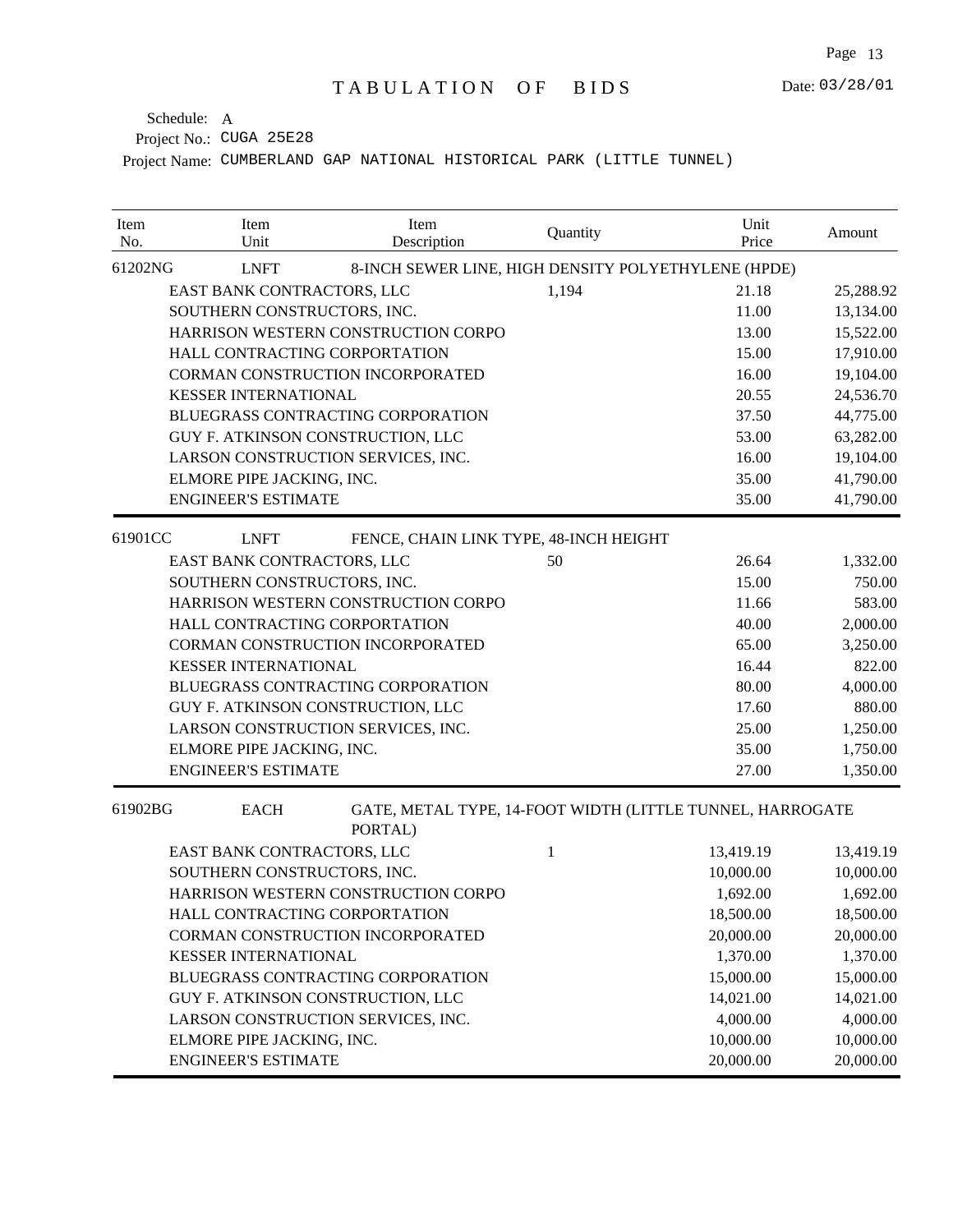| Item<br>No. | Item<br>Unit                       | Item<br>Description                          | Quantity | Unit<br>Price | Amount    |
|-------------|------------------------------------|----------------------------------------------|----------|---------------|-----------|
| 61902BH     | <b>EACH</b>                        | GATE, METAL TYPE, 16-FOOT WIDTH (CABLE TYPE) |          |               |           |
|             | EAST BANK CONTRACTORS, LLC         |                                              | 1        | 1,998.00      | 1,998.00  |
|             | SOUTHERN CONSTRUCTORS, INC.        |                                              |          | 2,000.00      | 2,000.00  |
|             |                                    | HARRISON WESTERN CONSTRUCTION CORPO          |          | 1,692.00      | 1,692.00  |
|             | HALL CONTRACTING CORPORTATION      |                                              |          | 1,500.00      | 1,500.00  |
|             | CORMAN CONSTRUCTION INCORPORATED   |                                              |          | 2,400.00      | 2,400.00  |
|             | <b>KESSER INTERNATIONAL</b>        |                                              |          | 1,712.50      | 1,712.50  |
|             |                                    | BLUEGRASS CONTRACTING CORPORATION            |          | 2,600.00      | 2,600.00  |
|             | GUY F. ATKINSON CONSTRUCTION, LLC  |                                              |          | 5,125.00      | 5,125.00  |
|             | LARSON CONSTRUCTION SERVICES, INC. |                                              |          | 200.00        | 200.00    |
|             | ELMORE PIPE JACKING, INC.          |                                              |          | 10,000.00     | 10,000.00 |
|             | <b>ENGINEER'S ESTIMATE</b>         |                                              |          | 700.00        | 700.00    |
| 61908A      | <b>EACH</b>                        | REMOVE AND RESET, GATE                       |          |               |           |
|             | EAST BANK CONTRACTORS, LLC         |                                              | 2        | 666.00        | 1,332.00  |
|             | SOUTHERN CONSTRUCTORS, INC.        |                                              |          | 1,000.00      | 2,000.00  |
|             |                                    | HARRISON WESTERN CONSTRUCTION CORPO          |          | 1,081.00      | 2,162.00  |
|             | HALL CONTRACTING CORPORTATION      |                                              |          | 1,500.00      | 3,000.00  |
|             | CORMAN CONSTRUCTION INCORPORATED   |                                              |          | 1,600.00      | 3,200.00  |
|             | <b>KESSER INTERNATIONAL</b>        |                                              |          | 1,233.00      | 2,466.00  |
|             |                                    | BLUEGRASS CONTRACTING CORPORATION            |          | 1,000.00      | 2,000.00  |
|             | GUY F. ATKINSON CONSTRUCTION, LLC  |                                              |          | 2,635.50      | 5,271.00  |
|             | LARSON CONSTRUCTION SERVICES, INC. |                                              |          | 1,500.00      | 3,000.00  |
|             | ELMORE PIPE JACKING, INC.          |                                              |          | 4,000.00      | 8,000.00  |
|             | <b>ENGINEER'S ESTIMATE</b>         |                                              |          | 250.00        | 500.00    |
| 62401F      | SQYD                               | FURNISHING AND PLACING TOPSOIL, 2-INCH DEPTH |          |               |           |
|             | EAST BANK CONTRACTORS, LLC         |                                              | 1,800    | 5.60          | 10,080.00 |
|             | SOUTHERN CONSTRUCTORS, INC.        |                                              |          | 0.50          | 900.00    |
|             |                                    | HARRISON WESTERN CONSTRUCTION CORPO          |          | 7.80          | 14,040.00 |
|             | HALL CONTRACTING CORPORTATION      |                                              |          | 15.00         | 27,000.00 |
|             | CORMAN CONSTRUCTION INCORPORATED   |                                              |          | 3.00          | 5,400.00  |
|             | <b>KESSER INTERNATIONAL</b>        |                                              |          | 2.06          | 3,708.00  |
|             | BLUEGRASS CONTRACTING CORPORATION  |                                              |          | 5.00          | 9,000.00  |
|             | GUY F. ATKINSON CONSTRUCTION, LLC  |                                              |          | 2.75          | 4,950.00  |
|             | LARSON CONSTRUCTION SERVICES, INC. |                                              |          | 3.00          | 5,400.00  |
|             | ELMORE PIPE JACKING, INC.          |                                              |          | 5.00          | 9,000.00  |
|             | <b>ENGINEER'S ESTIMATE</b>         |                                              |          | 4.00          | 7,200.00  |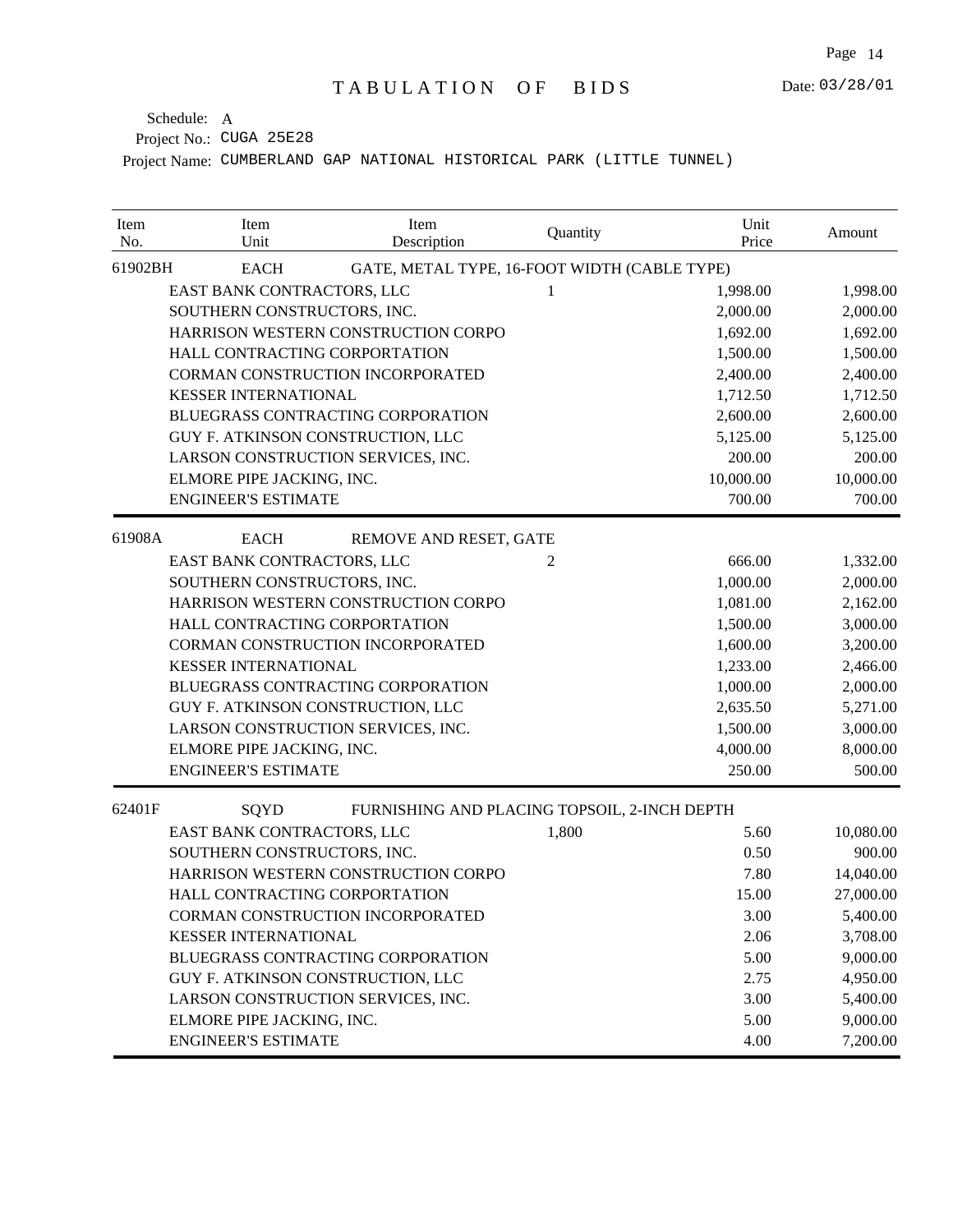| Item<br>No. | Item<br>Unit                       | Item<br>Description                 | Quantity | Unit<br>Price | Amount    |
|-------------|------------------------------------|-------------------------------------|----------|---------------|-----------|
| 62509       | <b>ACRE</b>                        | <b>TURF ESTABLISHMENT</b>           |          |               |           |
|             | EAST BANK CONTRACTORS, LLC         |                                     | 0.4      | 3,330.00      | 1,332.00  |
|             | SOUTHERN CONSTRUCTORS, INC.        |                                     |          | 2,500.00      | 1,000.00  |
|             |                                    | HARRISON WESTERN CONSTRUCTION CORPO |          | 12,220.00     | 4,888.00  |
|             | HALL CONTRACTING CORPORTATION      |                                     |          | 5,000.00      | 2,000.00  |
|             | CORMAN CONSTRUCTION INCORPORATED   |                                     |          | 8,000.00      | 3,200.00  |
|             | <b>KESSER INTERNATIONAL</b>        |                                     |          | 2,740.00      | 1,096.00  |
|             |                                    | BLUEGRASS CONTRACTING CORPORATION   |          | 10,000.00     | 4,000.00  |
|             | GUY F. ATKINSON CONSTRUCTION, LLC  |                                     |          | 2,927.50      | 1,171.00  |
|             | LARSON CONSTRUCTION SERVICES, INC. |                                     |          | 6,000.00      | 2,400.00  |
|             | ELMORE PIPE JACKING, INC.          |                                     |          | 10,000.00     | 4,000.00  |
|             | <b>ENGINEER'S ESTIMATE</b>         |                                     |          | 2,000.00      | 800.00    |
| 62901B      | SQYD                               | <b>EROSION CONTROL MAT TYPE 2</b>   |          |               |           |
|             | EAST BANK CONTRACTORS, LLC         |                                     | 2,000    | 1.25          | 2,500.00  |
|             | SOUTHERN CONSTRUCTORS, INC.        |                                     |          | 1.50          | 3,000.00  |
|             |                                    | HARRISON WESTERN CONSTRUCTION CORPO |          | 4.51          | 9,020.00  |
|             | HALL CONTRACTING CORPORTATION      |                                     |          | 4.50          | 9,000.00  |
|             | CORMAN CONSTRUCTION INCORPORATED   |                                     |          | 6.00          | 12,000.00 |
|             | <b>KESSER INTERNATIONAL</b>        |                                     |          | 6.17          | 12,340.00 |
|             |                                    | BLUEGRASS CONTRACTING CORPORATION   |          | 2.80          | 5,600.00  |
|             | GUY F. ATKINSON CONSTRUCTION, LLC  |                                     |          | 4.87          | 9,740.00  |
|             | LARSON CONSTRUCTION SERVICES, INC. |                                     |          | 4.00          | 8,000.00  |
|             | ELMORE PIPE JACKING, INC.          |                                     |          | 5.00          | 10,000.00 |
|             | <b>ENGINEER'S ESTIMATE</b>         |                                     |          | 2.00          | 4,000.00  |
| 63301       | <b>EACH</b>                        | <b>SIGN INSTALLATION</b>            |          |               |           |
|             | EAST BANK CONTRACTORS, LLC         |                                     | 12       | 226.24        | 2,714.88  |
|             | SOUTHERN CONSTRUCTORS, INC.        |                                     |          | 30.00         | 360.00    |
|             |                                    | HARRISON WESTERN CONSTRUCTION CORPO |          | 260.00        | 3,120.00  |
|             | HALL CONTRACTING CORPORTATION      |                                     |          | 45.00         | 540.00    |
|             |                                    | CORMAN CONSTRUCTION INCORPORATED    |          | 325.00        | 3,900.00  |
|             | <b>KESSER INTERNATIONAL</b>        |                                     |          | 1,027.50      | 12,330.00 |
|             |                                    | BLUEGRASS CONTRACTING CORPORATION   |          | 150.00        | 1,800.00  |
|             | GUY F. ATKINSON CONSTRUCTION, LLC  |                                     |          | 183.00        | 2,196.00  |
|             | LARSON CONSTRUCTION SERVICES, INC. |                                     |          | 300.00        | 3,600.00  |
|             | ELMORE PIPE JACKING, INC.          |                                     |          | 300.00        | 3,600.00  |
|             | <b>ENGINEER'S ESTIMATE</b>         |                                     |          | 500.00        | 6,000.00  |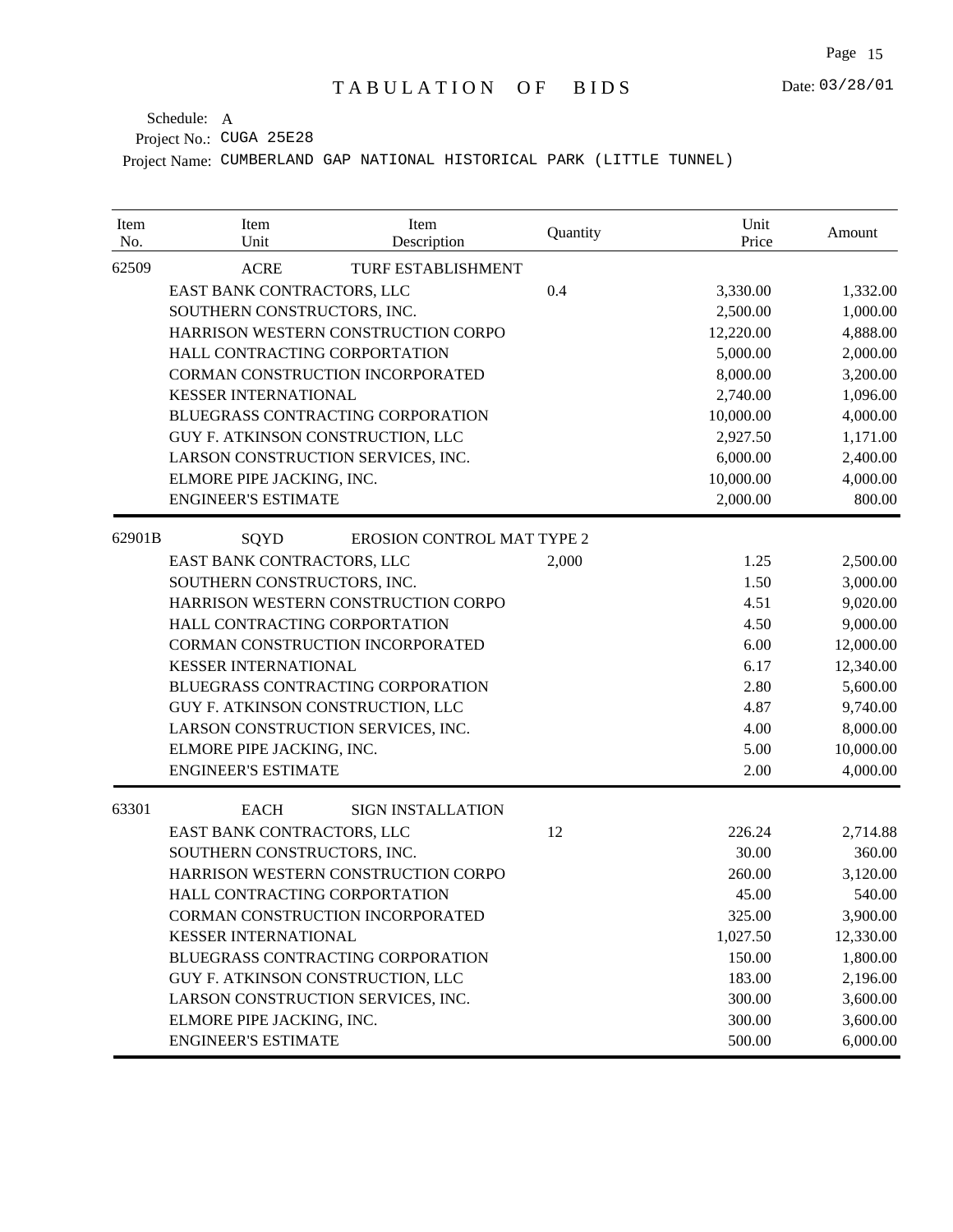Date: 03/28/01

Project No.: CUGA 25E28 Schedule: A

| Item<br>No. | Item<br>Unit                        | Item<br>Description                       | Quantity | Unit<br>Price | Amount     |
|-------------|-------------------------------------|-------------------------------------------|----------|---------------|------------|
| 63606HA     | <b>LNFT</b>                         | CONDUIT, 2 1/2-INCH, PVC                  |          |               |            |
|             | EAST BANK CONTRACTORS, LLC          |                                           | 40       | 26.64         | 1,065.60   |
|             | SOUTHERN CONSTRUCTORS, INC.         |                                           |          | 6.00          | 240.00     |
|             | HARRISON WESTERN CONSTRUCTION CORPO |                                           |          | 24.50         | 980.00     |
|             | HALL CONTRACTING CORPORTATION       |                                           |          | 12.50         | 500.00     |
|             | CORMAN CONSTRUCTION INCORPORATED    |                                           |          | 50.00         | 2,000.00   |
|             | <b>KESSER INTERNATIONAL</b>         |                                           |          | 6.85          | 274.00     |
|             | BLUEGRASS CONTRACTING CORPORATION   |                                           |          | 25.00         | 1,000.00   |
|             | GUY F. ATKINSON CONSTRUCTION, LLC   |                                           |          | 18.30         | 732.00     |
|             | LARSON CONSTRUCTION SERVICES, INC.  |                                           |          | 20.00         | 800.00     |
|             | ELMORE PIPE JACKING, INC.           |                                           |          | 5.00          | 200.00     |
|             | <b>ENGINEER'S ESTIMATE</b>          |                                           |          | 20.00         | 800.00     |
| 63642       | <b>DAY</b>                          | <b>TEMPORARY LIGHTING AND VENTILATION</b> |          |               |            |
|             | EAST BANK CONTRACTORS, LLC          |                                           | 30       | 266.40        | 7,992.00   |
|             | SOUTHERN CONSTRUCTORS, INC.         |                                           |          | 500.00        | 15,000.00  |
|             | HARRISON WESTERN CONSTRUCTION CORPO |                                           |          | 972.00        | 29,160.00  |
|             | HALL CONTRACTING CORPORTATION       |                                           |          | 300.00        | 9,000.00   |
|             | CORMAN CONSTRUCTION INCORPORATED    |                                           |          | 600.00        | 18,000.00  |
|             | <b>KESSER INTERNATIONAL</b>         |                                           |          | 1,370.00      | 41,100.00  |
|             | BLUEGRASS CONTRACTING CORPORATION   |                                           |          | 200.00        | 6,000.00   |
|             | GUY F. ATKINSON CONSTRUCTION, LLC   |                                           |          | 4,230.00      | 126,900.00 |
|             | LARSON CONSTRUCTION SERVICES, INC.  |                                           |          | 4,500.00      | 135,000.00 |
|             | ELMORE PIPE JACKING, INC.           |                                           |          | 300.00        | 9,000.00   |
|             | <b>ENGINEER'S ESTIMATE</b>          |                                           |          | 250.00        | 7,500.00   |
| 63643       | <b>DAY</b>                          | STANDBY TIME (SAFETY INSPECTOR)           |          |               |            |
|             | EAST BANK CONTRACTORS, LLC          |                                           | 20       | 1,494.50      | 29,890.00  |
|             | SOUTHERN CONSTRUCTORS, INC.         |                                           |          | 200.00        | 4,000.00   |
|             | HARRISON WESTERN CONSTRUCTION CORPO |                                           |          | 775.00        | 15,500.00  |
|             | HALL CONTRACTING CORPORTATION       |                                           |          | 825.00        | 16,500.00  |
|             | CORMAN CONSTRUCTION INCORPORATED    |                                           |          | 200.00        | 4,000.00   |
|             | <b>KESSER INTERNATIONAL</b>         |                                           |          | 1,370.00      | 27,400.00  |
|             | BLUEGRASS CONTRACTING CORPORATION   |                                           |          | 500.00        | 10,000.00  |
|             | GUY F. ATKINSON CONSTRUCTION, LLC   |                                           |          | 3,282.95      | 65,659.00  |
|             | LARSON CONSTRUCTION SERVICES, INC.  |                                           |          | 600.00        | 12,000.00  |
|             | ELMORE PIPE JACKING, INC.           |                                           |          | 400.00        | 8,000.00   |
|             | <b>ENGINEER'S ESTIMATE</b>          |                                           |          | 500.00        | 10,000.00  |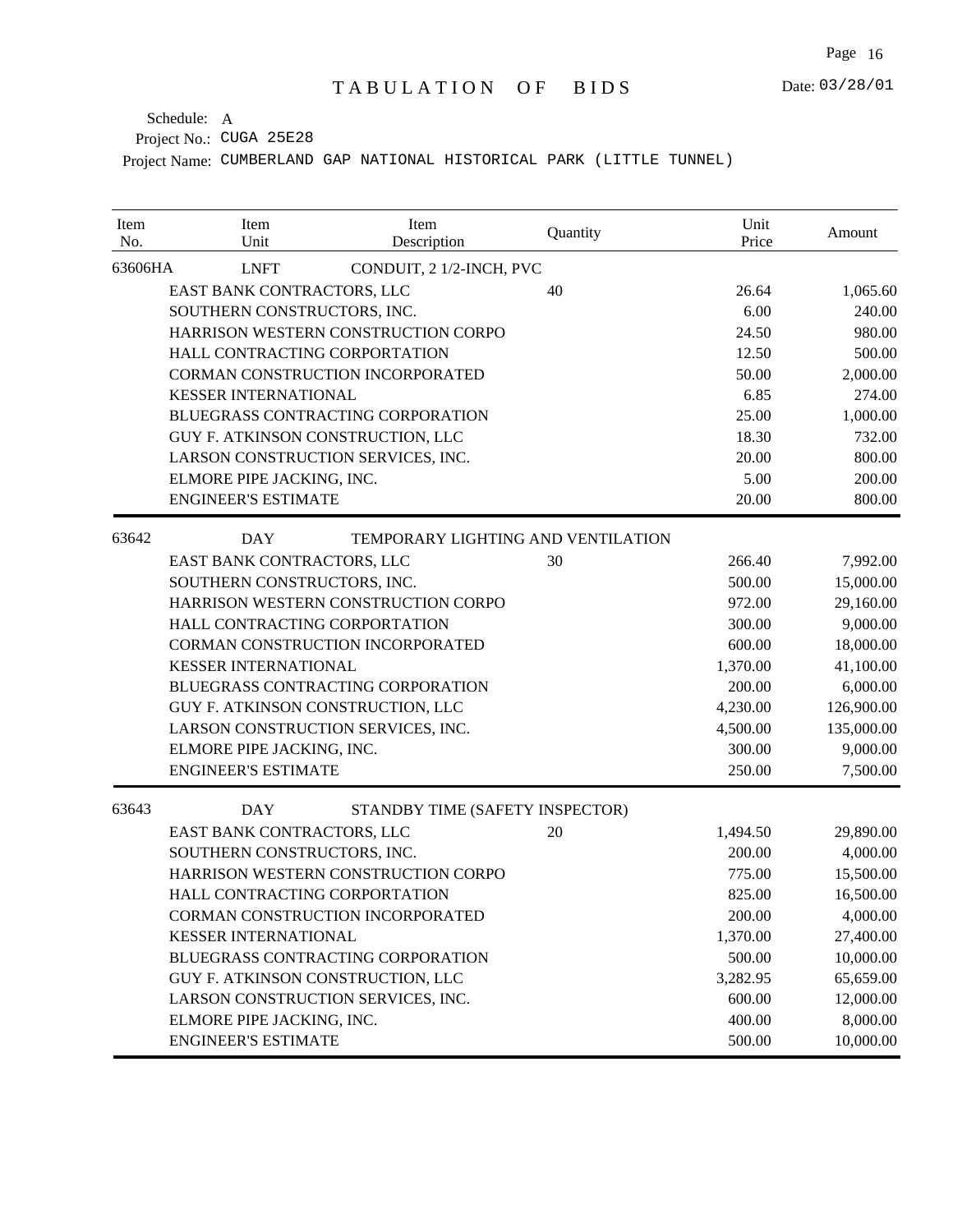| Item<br>No. | Item<br>Unit                        | Item<br>Description     | Quantity | Unit<br>Price | Amount    |
|-------------|-------------------------------------|-------------------------|----------|---------------|-----------|
| 63801       | <b>EACH</b>                         | <b>LOCATE UTILITIES</b> |          |               |           |
|             | EAST BANK CONTRACTORS, LLC          |                         | 12       | 164.09        | 1,969.08  |
|             | SOUTHERN CONSTRUCTORS, INC.         |                         |          | 100.00        | 1,200.00  |
|             | HARRISON WESTERN CONSTRUCTION CORPO |                         |          | 110.00        | 1,320.00  |
|             | HALL CONTRACTING CORPORTATION       |                         |          | 500.00        | 6,000.00  |
|             | CORMAN CONSTRUCTION INCORPORATED    |                         |          | 400.00        | 4,800.00  |
|             | <b>KESSER INTERNATIONAL</b>         |                         |          | 2,055.00      | 24,660.00 |
|             | BLUEGRASS CONTRACTING CORPORATION   |                         |          | 600.00        | 7,200.00  |
|             | GUY F. ATKINSON CONSTRUCTION, LLC   |                         |          | 878.50        | 10,542.00 |
|             | LARSON CONSTRUCTION SERVICES, INC.  |                         |          | 200.00        | 2,400.00  |
|             | ELMORE PIPE JACKING, INC.           |                         |          | 2,000.00      | 24,000.00 |
|             | <b>ENGINEER'S ESTIMATE</b>          |                         |          | 285.00        | 3,420.00  |